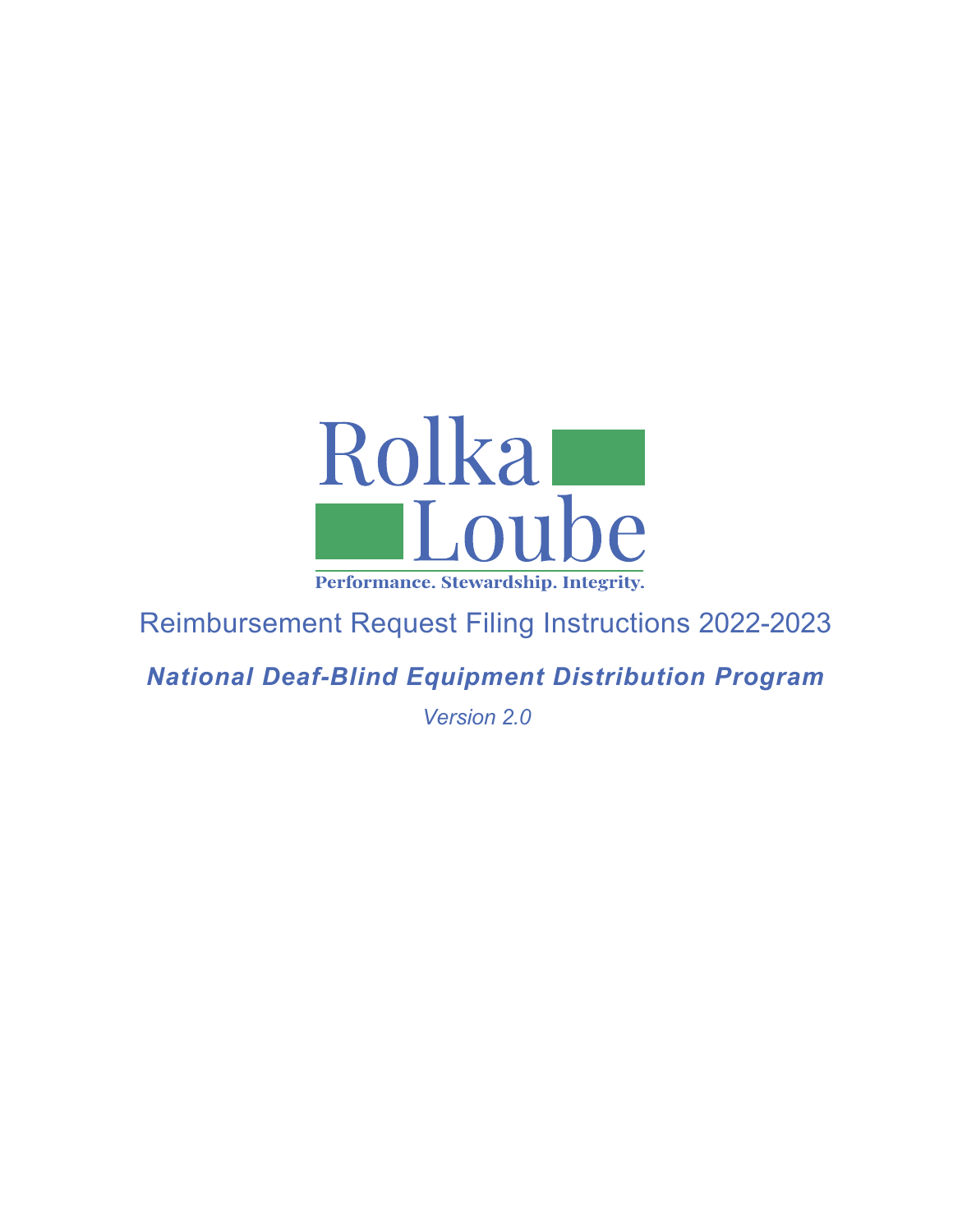# **Contents**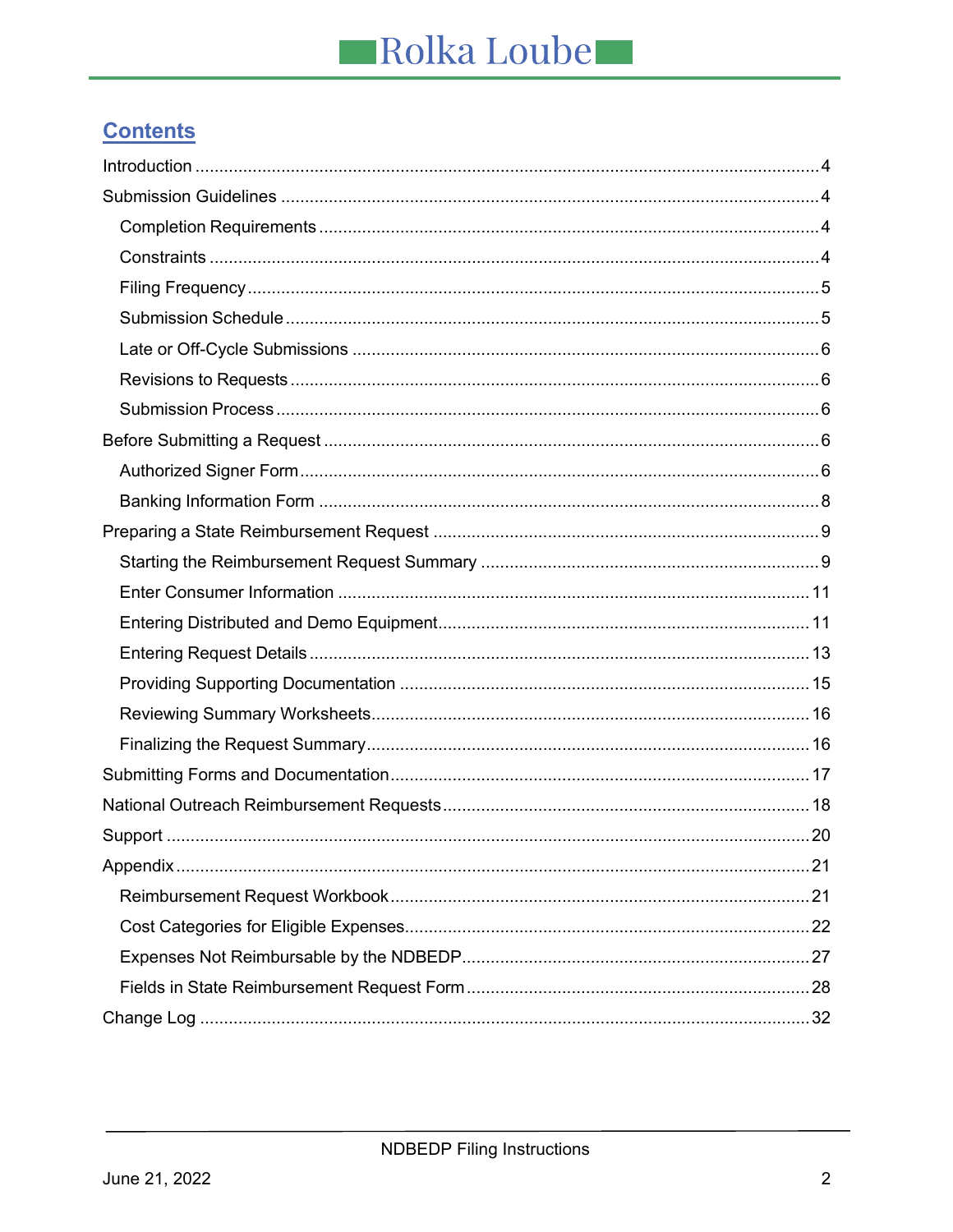# **Figure References**

| Figure 4 National Outreach Request Summary - Entity & Request Information  18<br>Figure 5 National Outreach Request Summary - Requested Amount & Officer Information  18 |  |
|--------------------------------------------------------------------------------------------------------------------------------------------------------------------------|--|
|                                                                                                                                                                          |  |

# **Table References**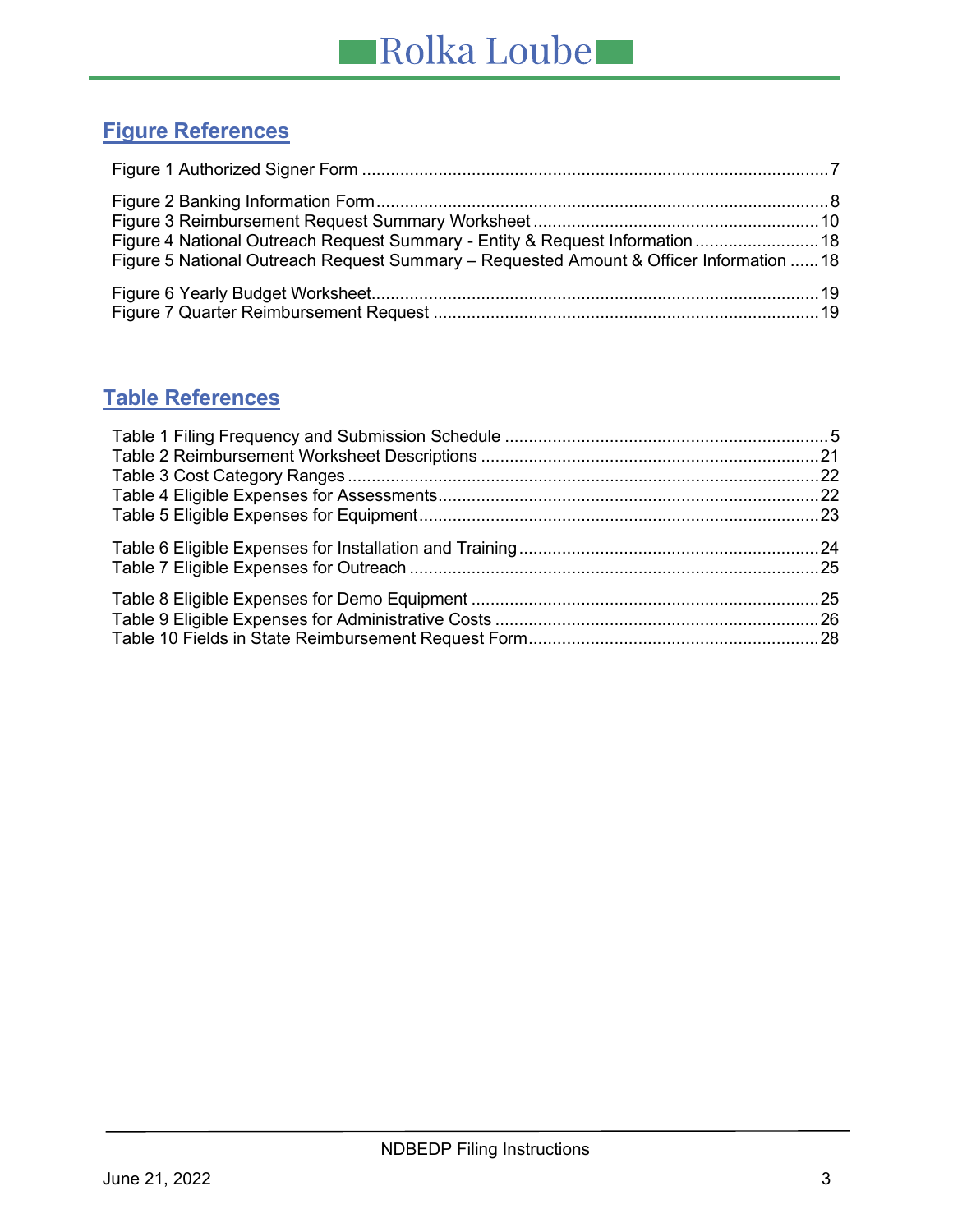# <span id="page-3-0"></span>**Introduction**

These instructions provide guidance for completing and submitting the forms required to request reimbursement from the National Deaf-Blind Equipment Distribution Program (NDBEDP) fund, which enables reimbursement for services and equipment provided to deaf-blind individuals.

NDBEDP is a program mandated by Section 105 of the Twenty-First Century Communications and Video Accessibility Act (CVAA) and it provides funding of up to \$10 million for the distribution of communications equipment to low-income individuals who are deaf-blind.

The Pilot Program was established on July 1, 2012, and the Permanent Program began on July 1, 2017.

The NDBEDP Centralized Database will be active beginning with the 2022-2023 program year. This centralized database will be used to capture information about the program and its recipients from the state entities for use in claims reimbursements and the semi-annual reports. With the introduction of this database there will be some changes to the way in which data is captured on the forms.

In order to collect more useful data about inventory equipment, there are a few suggested changes on how you record inventory equipment. To indicate that an item is inventory equipment, you will leave the Consumer ID column blank in the Request Support Details and the Dist and Demo Equipment tabs.

- 1. Use equipment categories 9,10, 11, 15, 16, or 20. You should no longer use #37 for all demo equipment and should categorize it in the same manner as consumer equipment.
- 2. Use #13 for travel associated with maintenance of an inventory item.
- 3. Use #19 Equipment shipping expenses and sales tax for all equipment, both inventory and consumer.

**Note:** Category #12 has been removed from the categories. Upgrades should be listed under Maintenance/Repair (#14). You may note in the description if you choose, that it is an upgrade.

# <span id="page-3-1"></span>**Submission Guidelines**

## <span id="page-3-2"></span>**Completion Requirements**

The request form must be completed with an authorized signature and supporting documentation, as needed. Requests that are missing an authorized signature or support documents will not be accepted. Requests with inadequate supporting information will not be processed until adequate documentation is provided. See Finalizing the Request Summary and [Providing Supporting](#page-14-0)  [Documentation](#page-14-0) for more information.

# <span id="page-3-3"></span>**Constraints**

The NDBEDP requires the following constraints, as outlined in the Cost Categories for Eligible [Expenses](#page-21-0) for Eligible Expenses appendix.

• Administrative reimbursement is capped at 15% of the total or adjusted program year allocation.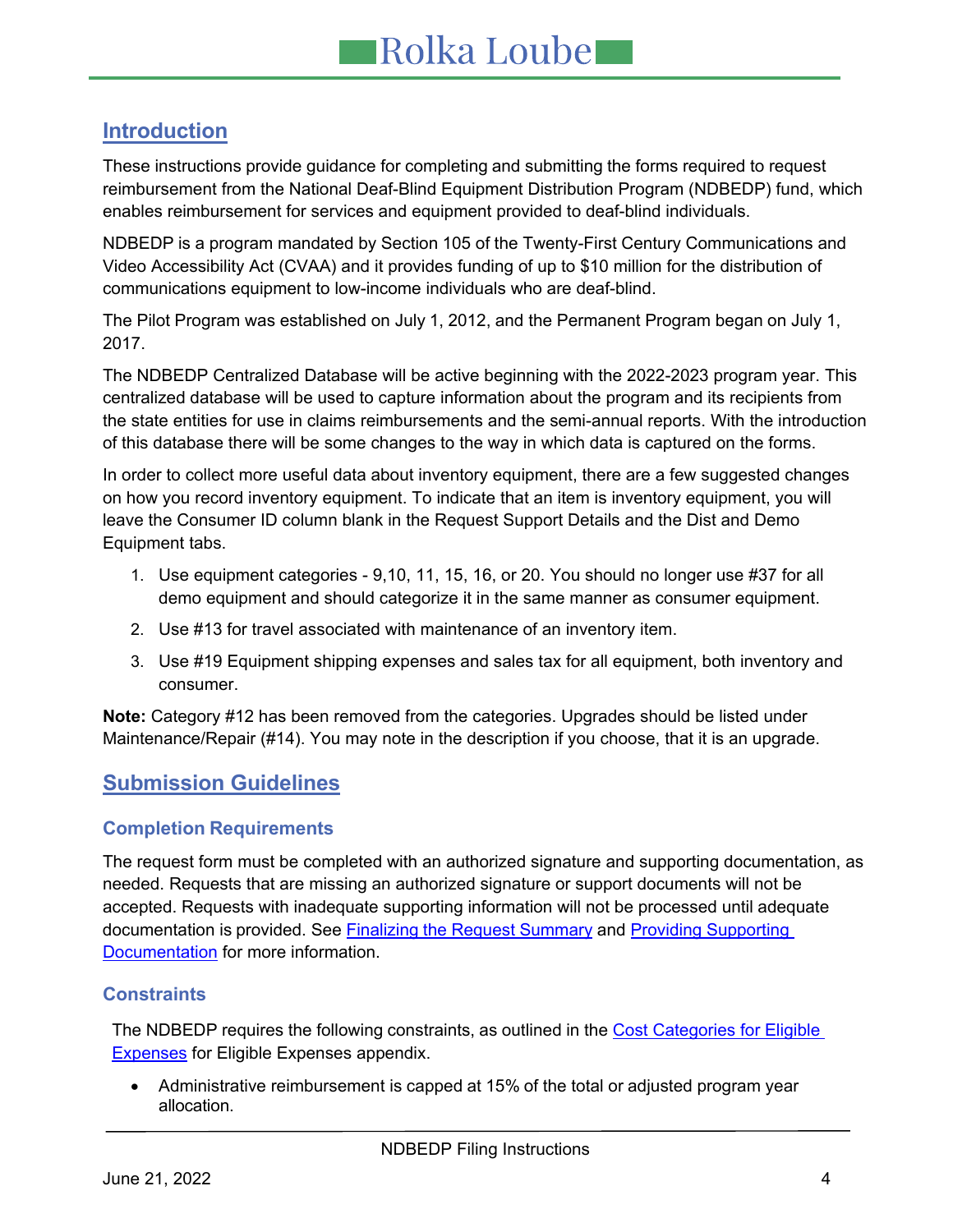- State and Local Outreach reimbursement has a soft cap of 10% of the total or adjusted program year allocation. Outreach expenses exceeding 10% must be approved in advance by the NDBEDP Administrator.
- Train-the-trainer reimbursement is capped at 2.5% of the total or adjusted program year allocation.
- Consumer travel reimbursement requires prior NDBEDP Administrator approval for interstate travel.

For a list of eligible and ineligible expenses, see Cost Categories for Eligible [Expenses](#page-24-2) and Expenses [Not Reimbursable by the NDBEDP](#page-24-2) in the appendix.

# <span id="page-4-0"></span>**Filing Frequency**

Each entity may submit one request per expense period. All expenses for a period must be included within the request for reimbursement for the period submitted.

The reporting frequency for submitting the Reimbursement Request can be chosen by the reporting entity to be monthly, quarterly, or semi-annually. Changes to the existing frequency must be requested by email prior to July 1 to be effective in the next program year.

## <span id="page-4-1"></span>**Submission Schedule**

Requests for reimbursement must be received by Rolka Loube within 30 days after the close of the period in which the expenses are incurred.

<span id="page-4-3"></span><span id="page-4-2"></span>

| <b>Filing Frequency</b> | <b>Expenses From</b> | <b>Request Must Be Received</b> |
|-------------------------|----------------------|---------------------------------|
| Semi-Annual             | January - June       | July 30                         |
| Semi-Annual             | July - December      | January 30                      |
| Quarterly               | January - March      | April 30                        |
| Quarterly               | April - June         | July 30                         |
| Quarterly               | July - September     | October 30                      |
| Quarterly               | October – December   | January 30                      |
| Monthly                 | January              | January 31 + 30 days            |
| Monthly                 | February             | March 30                        |
| Monthly                 | March                | April 30                        |
| Monthly                 | April                | May 30                          |
| $\cdots$                | $\cdots$             | $\cdots$                        |
| Monthly                 | December             | January 30                      |

### **Table 1 Filing Frequency and Submission Schedule**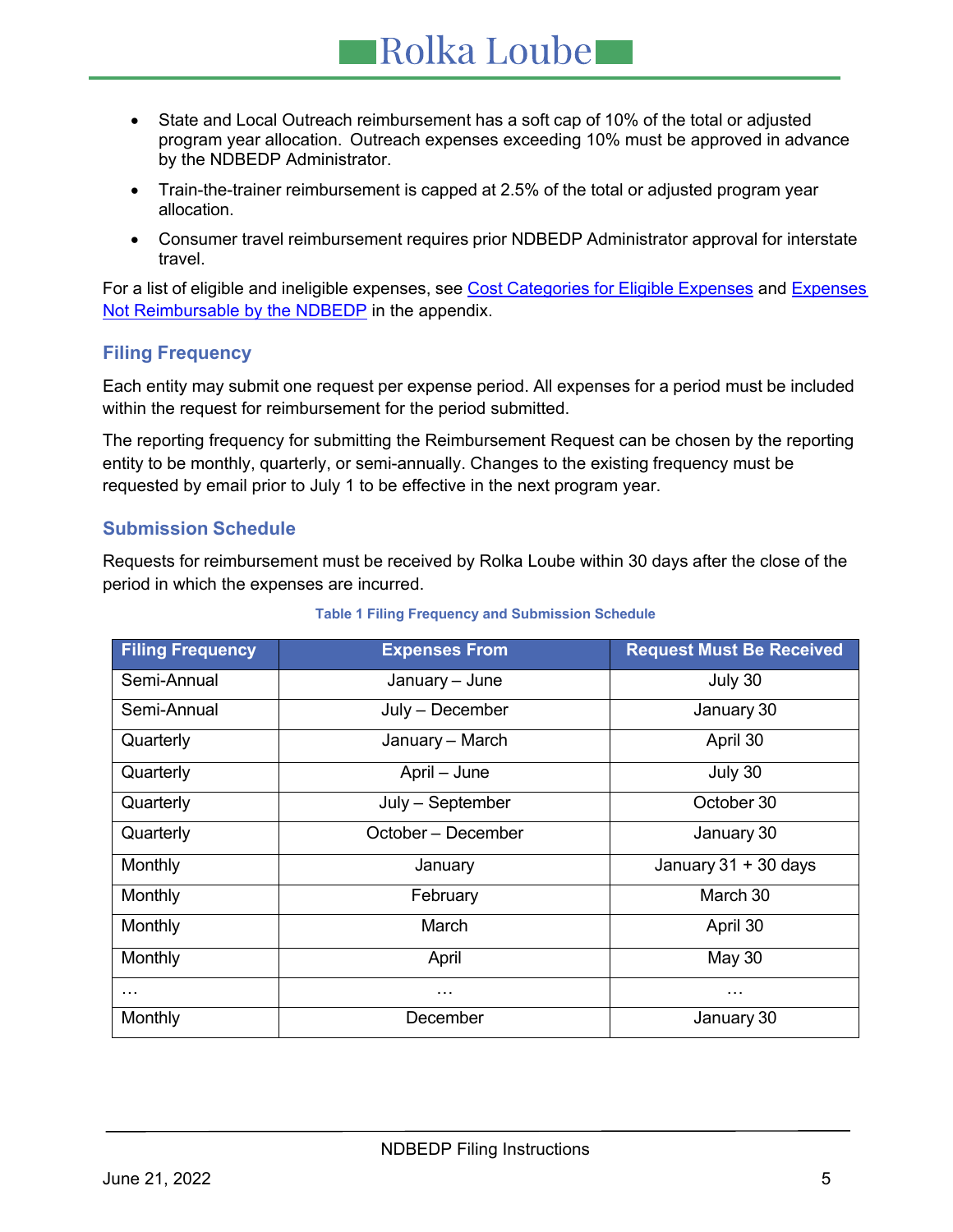# **Late or Off-Cycle Submissions**

- Submitting a reimbursement request late will result in a delay in payment.
- An individual expense incurred in a previous period may be submitted in the current period with an explanation.
- An expense in a future period may not be submitted. For example, an invoice dated April  $2<sup>nd</sup>$ may not be submitted in the January-March reporting period even though the invoice is in hand and may already have been paid during the compilation of the January-March Request.

## <span id="page-5-0"></span>**Revisions to Requests**

If a request needs to be revised, a new Reimbursement Request must be submitted along with supporting documentation relevant to the changes. Previously submitted supporting documentation should not be resubmitted unless impacted by the revision.

## <span id="page-5-1"></span>**Submission Process**

- 1. Download necessary forms, filing instructions, and additional information regarding the program from the Rolka Loube website at [http://www.rolkaloube.com/programs/ndbedp/.](http://www.rolkaloube.com/programs/ndbedp/)
- 2. Fill out an **Authorized Signer Form** and a **Banking Information Form** for new entities or for existing entities who have changes to authorized signers or banking information.
- 3. Upload completed and signed forms and supporting documents to BOX as described in Submitting Forms and Documentation. Do not submit any reimbursements or documents with confidential or Personally Identifiable Information (PII) via unsecured email.
- 4. You will receive a confirmation email when your submission is received. If this email is not received, contact Rolka Loube for a status check. See **Support** for contact information.
- 5. Email notifications of Reimbursement Request status will be generated for the following:
	- a. Request received and under review
	- b. Request has issues that need to be corrected, including additional failure notes
	- c. Payment recommendation has been sent to the FCC
	- d. FCC payment approval received
	- e. Payment issued

# <span id="page-5-2"></span>**Before Submitting a Request**

New reporting entities, or those with changes to authorized signers or banking information, must submit the following forms before submitting requests for reimbursement:

- Authorized Signer form
- Banking Information form

## <span id="page-5-3"></span>**Authorized Signer Form**

New entities, or existing entities who have a change in authorized signers, must submit the Authorized Signer form.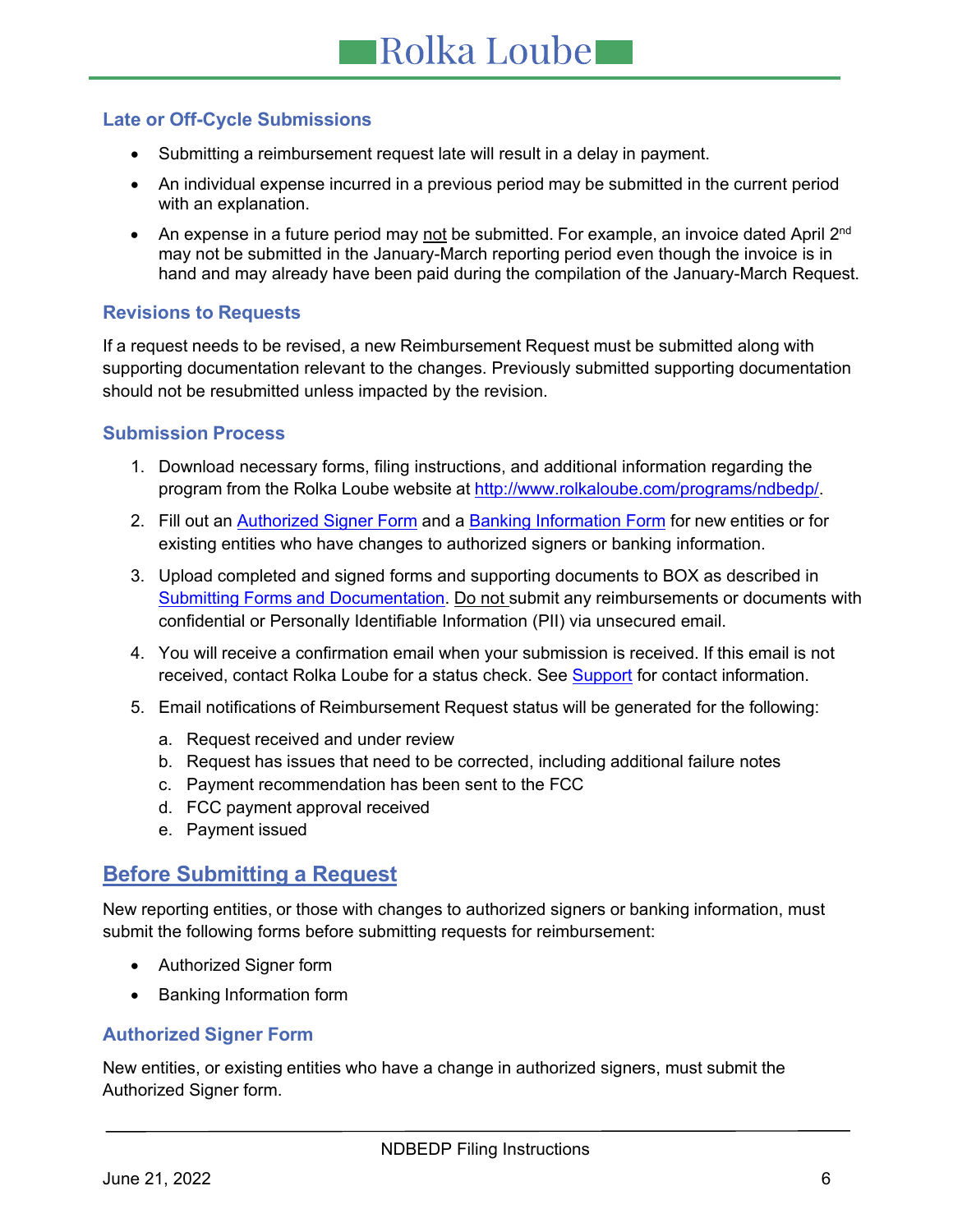The primary signer must be a chief executive officer, chief financial officer, or other senior executive who is attesting to having reviewed and approved the Request Forms. The primary signer may then designate up to three other authorized persons within the organization who may sign the Request Forms attesting to having reviewed and approved them.

| <b>LOLKA</b>      | <b>National Deaf Blind Equipment Distribution Program</b><br><b>Authorized Signers</b>                          |
|-------------------|-----------------------------------------------------------------------------------------------------------------|
| Program           |                                                                                                                 |
|                   |                                                                                                                 |
|                   | I am the chief executive officer, chief finanical officer or other senior executive of the above named company. |
|                   | I authorize the individual(s) listed below to sign on my behalf.                                                |
|                   | <b>Officer Name</b>                                                                                             |
|                   | <b>Officer Title</b>                                                                                            |
|                   | <b>Officer's Email</b>                                                                                          |
|                   | Date Signed                                                                                                     |
| Officer Signature |                                                                                                                 |
|                   | I am an authorized representative of the above named company with approval to attest to submitted requests.     |
|                   |                                                                                                                 |
|                   | Name                                                                                                            |
|                   | <b>Title</b>                                                                                                    |
|                   | Email                                                                                                           |
|                   | Date Signed                                                                                                     |
| Signature         |                                                                                                                 |
|                   | I am an authorized representative of the above named company with approval to attest to submitted requests.     |
|                   |                                                                                                                 |
|                   | Name                                                                                                            |
|                   | <b>Title</b>                                                                                                    |
|                   | Email<br>Date Signed                                                                                            |
| Signature         |                                                                                                                 |
|                   |                                                                                                                 |
|                   | I am an authorized representative of the above named company with approval to attest to submitted requests.     |
|                   | Name                                                                                                            |
|                   | <b>Title</b>                                                                                                    |
|                   | Email                                                                                                           |
|                   | Date Signed                                                                                                     |
| Signature         |                                                                                                                 |
|                   | Submit completed forms to NDBEDP@rolkaloube.com                                                                 |
|                   |                                                                                                                 |
|                   |                                                                                                                 |

**Figure 1 Authorized Signer Form**

<span id="page-6-0"></span>To complete the authorized signer form:

- 1. Select the program name from the drop-down list if the company name does not appear within the drop-down list, contact Rolka Loube.
- 2. Enter the Name, Title, Email, and Date Signed for the authorized officer.
- 3. Enter the Name, Title, Email, and Date Signed for each of the authorized representatives.
- 4. Print the form and use a wet signature for the authorized officer's signature and authorized representatives' signatures.
- 5. Upload the signed form to Rolka Loube as a PDF.

**Note:** If an additional person is assigned responsibility for approval after submission, a new Authorized Signer form must be submitted.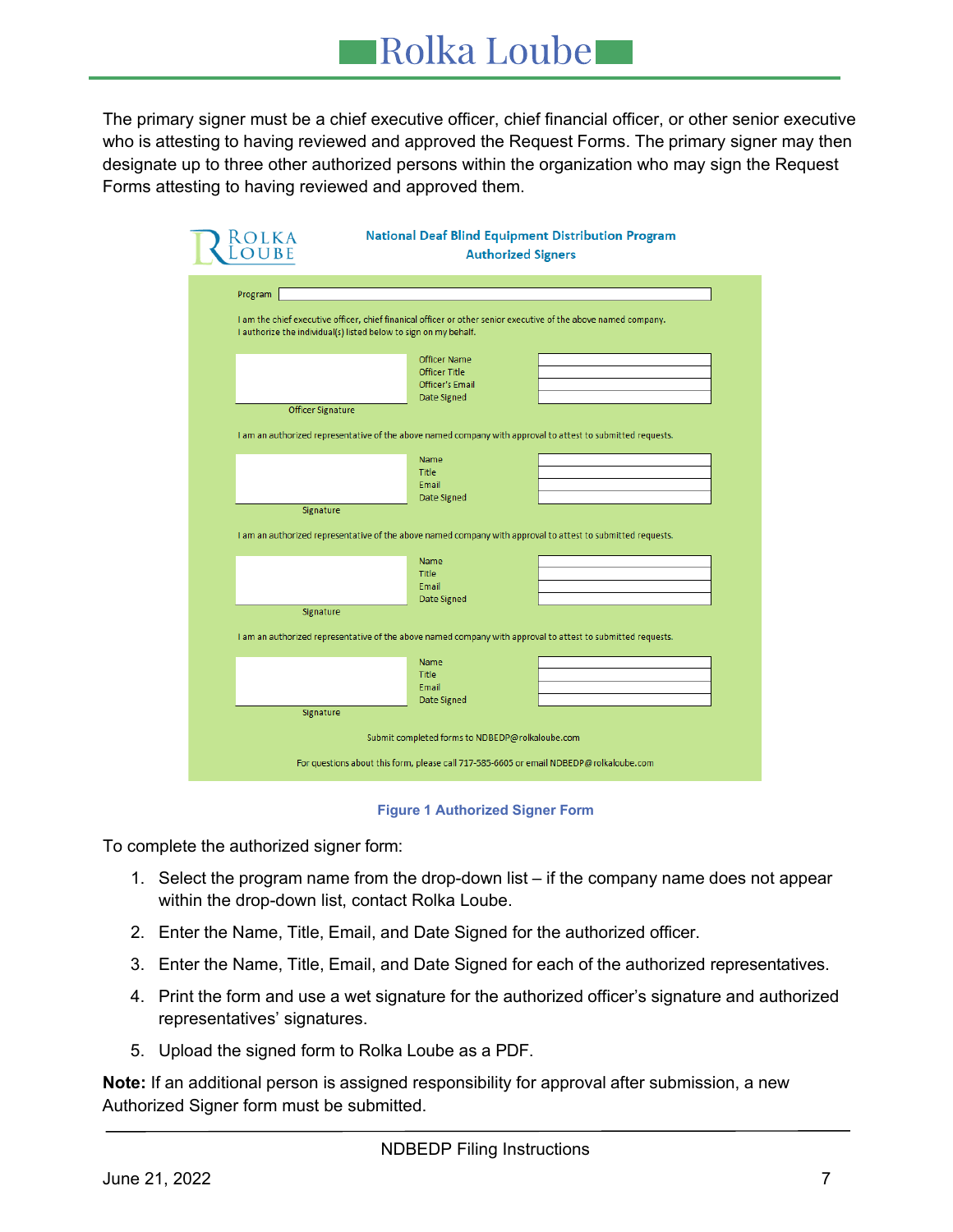# <span id="page-7-0"></span>**Banking Information Form**

Claim payments are made electronically by ACH. A Banking Information form, available from the Rolka Loube website, must be completed, signed, and submitted to Rolka Loube.

The Banking Information form should be submitted at the time of initial approval of a new reporting entity and following a change of banking institutions for current entities.

The Banking Information form must be signed with a wet signature of the authorized officer and uploaded to Rolka Loube as a PDF.

|                                                 | $\rm \&O\rm\,L\,KA$ National Deaf Blind Equipment Distribution Program<br><b>Banking Information</b>                                                                                                                                                                                                                                                                                                                                                                   |  |  |  |
|-------------------------------------------------|------------------------------------------------------------------------------------------------------------------------------------------------------------------------------------------------------------------------------------------------------------------------------------------------------------------------------------------------------------------------------------------------------------------------------------------------------------------------|--|--|--|
| Program Name                                    | Submission of Banking Information to the NDBEDP Administrator for Reimbursement of Reasonable Costs                                                                                                                                                                                                                                                                                                                                                                    |  |  |  |
| individuals who are deaf-blind.                 | NDBEDP is a program mandated by Section 105 fo the Twenty-First Centry Communications and Video Accessibility<br>Act (CVAA) that provides funding of up to \$10 million annually for the distribution of communications equiment to<br>low-income individuals who are deaf-blind. This form is designed exclusively for use by entities certified by the<br>Federal Communications Commission to receive support for the local distribution of equipment to low-income |  |  |  |
| Enter the following bank information:           |                                                                                                                                                                                                                                                                                                                                                                                                                                                                        |  |  |  |
| <b>Bank Name:</b>                               |                                                                                                                                                                                                                                                                                                                                                                                                                                                                        |  |  |  |
| <b>Bank City/State/Zip:</b>                     |                                                                                                                                                                                                                                                                                                                                                                                                                                                                        |  |  |  |
| <b>Bank Contact Name:</b>                       |                                                                                                                                                                                                                                                                                                                                                                                                                                                                        |  |  |  |
| <b>Bank Contact Telephone:</b>                  |                                                                                                                                                                                                                                                                                                                                                                                                                                                                        |  |  |  |
| <b>Bank Contact Fax:</b>                        |                                                                                                                                                                                                                                                                                                                                                                                                                                                                        |  |  |  |
| <b>Bank Contact Email:</b>                      |                                                                                                                                                                                                                                                                                                                                                                                                                                                                        |  |  |  |
| *ABA/Routing #:                                 |                                                                                                                                                                                                                                                                                                                                                                                                                                                                        |  |  |  |
| *Account #:                                     |                                                                                                                                                                                                                                                                                                                                                                                                                                                                        |  |  |  |
|                                                 | *Reimbursement payments will be made electronically                                                                                                                                                                                                                                                                                                                                                                                                                    |  |  |  |
|                                                 |                                                                                                                                                                                                                                                                                                                                                                                                                                                                        |  |  |  |
|                                                 |                                                                                                                                                                                                                                                                                                                                                                                                                                                                        |  |  |  |
|                                                 | Officer Name                                                                                                                                                                                                                                                                                                                                                                                                                                                           |  |  |  |
|                                                 | Officer Title                                                                                                                                                                                                                                                                                                                                                                                                                                                          |  |  |  |
|                                                 | Date Signed                                                                                                                                                                                                                                                                                                                                                                                                                                                            |  |  |  |
| Authorized Officer Signature                    |                                                                                                                                                                                                                                                                                                                                                                                                                                                                        |  |  |  |
| Submit completed forms to NDBEDP@rolkaloube.com |                                                                                                                                                                                                                                                                                                                                                                                                                                                                        |  |  |  |
|                                                 | For questions about this form, please call 717-585-6605 or email NDBEDP@rolkaloube.com                                                                                                                                                                                                                                                                                                                                                                                 |  |  |  |

**Figure 2 Banking Information Form**

<span id="page-7-1"></span>To complete the banking information form:

1. Select the company name from the drop-down list. If the company name does not appear within the drop-down list, contact Rolka Loube.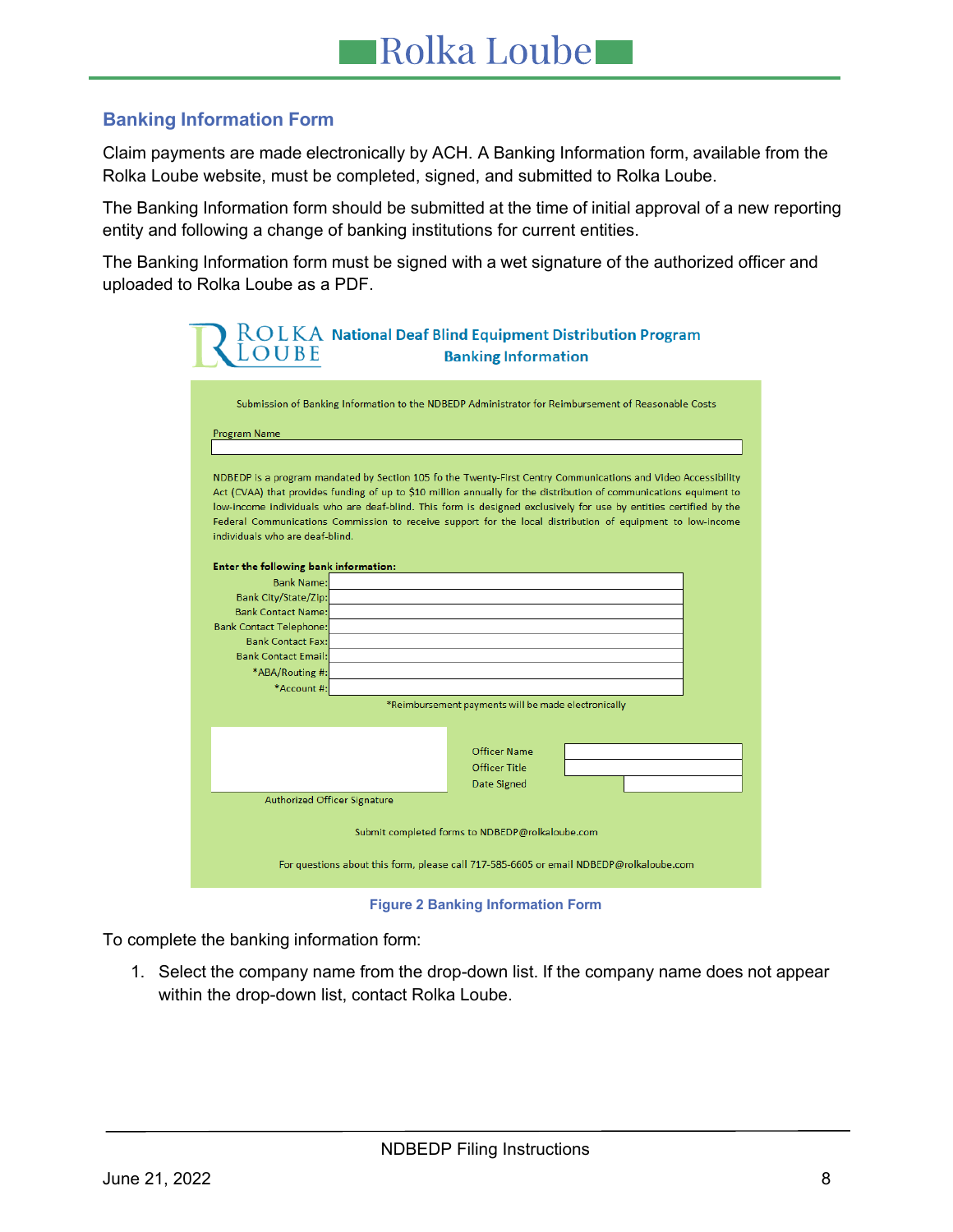- Rolka Loube
- 2. Enter the following bank information:
	- Bank name
	- City, state, and zip
	- Bank contact name
	- Bank contact telephone number
	- Bank contact fax
	- Bank contact email
	- ABA/Routing number
	- Account number

**Note:** Carefully check the ABA/Routing number and the account number to ensure proper payment.

- 3. Enter signing officer's name and title and the date to be signed.
- 4. Print the form and use a wet signature for the authorized officer's signature.
- 5. Upload the signed form to Rolka Loube as a PDF.
- 6. The officer's signature must be present for the banking information to be accepted.

# <span id="page-8-0"></span>**Preparing a State Reimbursement Request**

Preparation of a Reimbursement Request requires the following activities:

- Starting the Request Summary
- Entering Consumers information
- Entering Distributed and Demo Equipment
- Entering Request Details
- Providing Supporting Documentation
- Reviewing Summary Worksheets
- Finalizing the Request Summary

# <span id="page-8-1"></span>**Starting the Reimbursement Request Summary**

To start the Reimbursement Request Summary worksheet:

1. Enter program and request information in the first section of the form.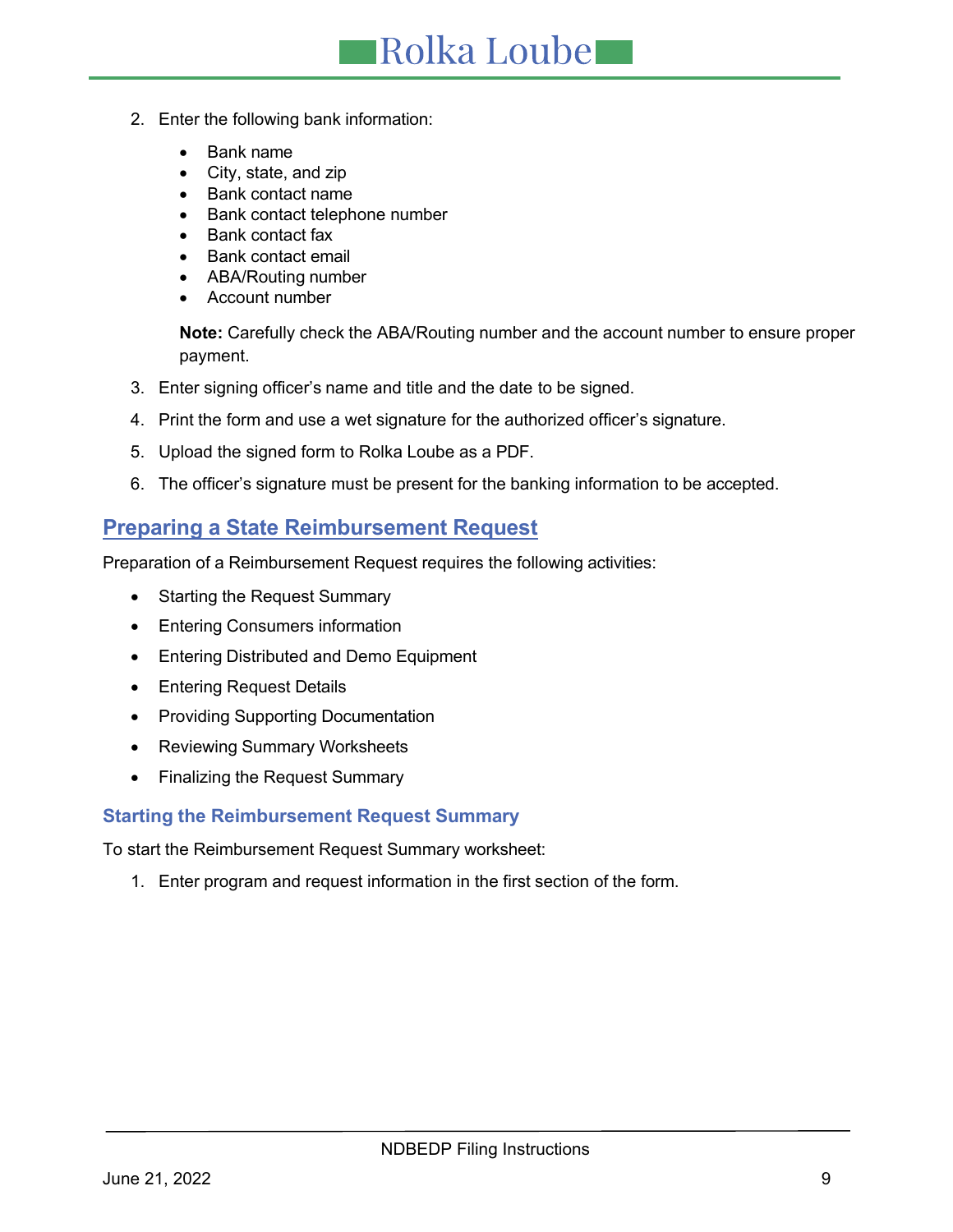# ROLKA National Deaf-Blind Equipment Distribution Program<br>LOUBE Reimbursement Request **Reimbursement Request**

| <b>Program and</b><br><b>Request</b><br><b>Information</b> | NDBEDP is a program mandated by Section 105 of the Twenty-First Century Communications and Video<br>Accessibility Act (CVAA) that provides funding of up to \$10 million annually for the distribution of<br>communications equipment to low-income individuals who are deaf-blind. This form is designed<br>exclusively for use by entities certified by the Federal Communications Commission to receive<br>support for the local distribution of equipment to low-income individuals who are deaf-blind.                                                                                                                                                                                                                                                                                                                                                                                                                                                                                                                                                              |  |  |  |  |
|------------------------------------------------------------|--------------------------------------------------------------------------------------------------------------------------------------------------------------------------------------------------------------------------------------------------------------------------------------------------------------------------------------------------------------------------------------------------------------------------------------------------------------------------------------------------------------------------------------------------------------------------------------------------------------------------------------------------------------------------------------------------------------------------------------------------------------------------------------------------------------------------------------------------------------------------------------------------------------------------------------------------------------------------------------------------------------------------------------------------------------------------|--|--|--|--|
|                                                            | <b>Entity:</b><br><b>Completed By:</b><br>Name:<br>Phone:<br>Email:<br>Ext:<br><b>Requesting Reimbursement for:</b><br>Program Year:<br>Period:<br>State/Territory:                                                                                                                                                                                                                                                                                                                                                                                                                                                                                                                                                                                                                                                                                                                                                                                                                                                                                                      |  |  |  |  |
| <b>Cost Summary</b>                                        | Reimbursement is requested for the costs associated with:<br>Ś<br>Individualized assessments of applicant eligibility and communication needs<br>Ś<br><b>Equipment distributed and related expenses</b><br>Cost of equipment and software, maintenance, repairs, warranties, returns, refurbishing, upgrading and<br>replacing equipment distributed to disabled consumers and related travel expenses<br>Installation of equipment and individualized consumer training<br>S<br>Ś<br>37. Costs for and/or maintenance of an inventory of equipment<br>Unassigned equipment loaned to consumers when assigned equipment is being repaired, used to<br>assess and/or train users, or used for outreach demonstrations<br>Ś<br>Outreach effort to inform state residents about NDBEDP<br>Maximum of 10% of the total state allocation is permissible unless otherwise authorized<br>$\dot{\mathbf{S}}$<br>38. Administrative costs related to this program<br>Maximum of 15% of the total state allocation is permissible<br>$\mathsf{\hat{S}}$<br><b>Total Requesting</b> |  |  |  |  |
| <b>Request</b><br><b>Attestation</b>                       | I swear under penalty of perjury that I am an authorized signer of the above-named reporting entity and that I have<br>examined all cost data associated with equipment and related services for the claims submitted herein, and all such<br>data are true and an accurate statement of the affairs of the above-named certified program.<br><b>Signer Name:</b><br>Title:<br><b>Signing Date:</b><br><b>Authorized Signer</b>                                                                                                                                                                                                                                                                                                                                                                                                                                                                                                                                                                                                                                          |  |  |  |  |

**Figure 3 Reimbursement Request Summary Worksheet**

- <span id="page-9-0"></span>2. Select the Entity name.
- 3. Enter contact information for the person completing the form.
- 4. Select the expense Period and Program Year based on the requested filing frequency and schedule. See Filing Frequency and Submission Schedule.
- 5. Select the State/Territory.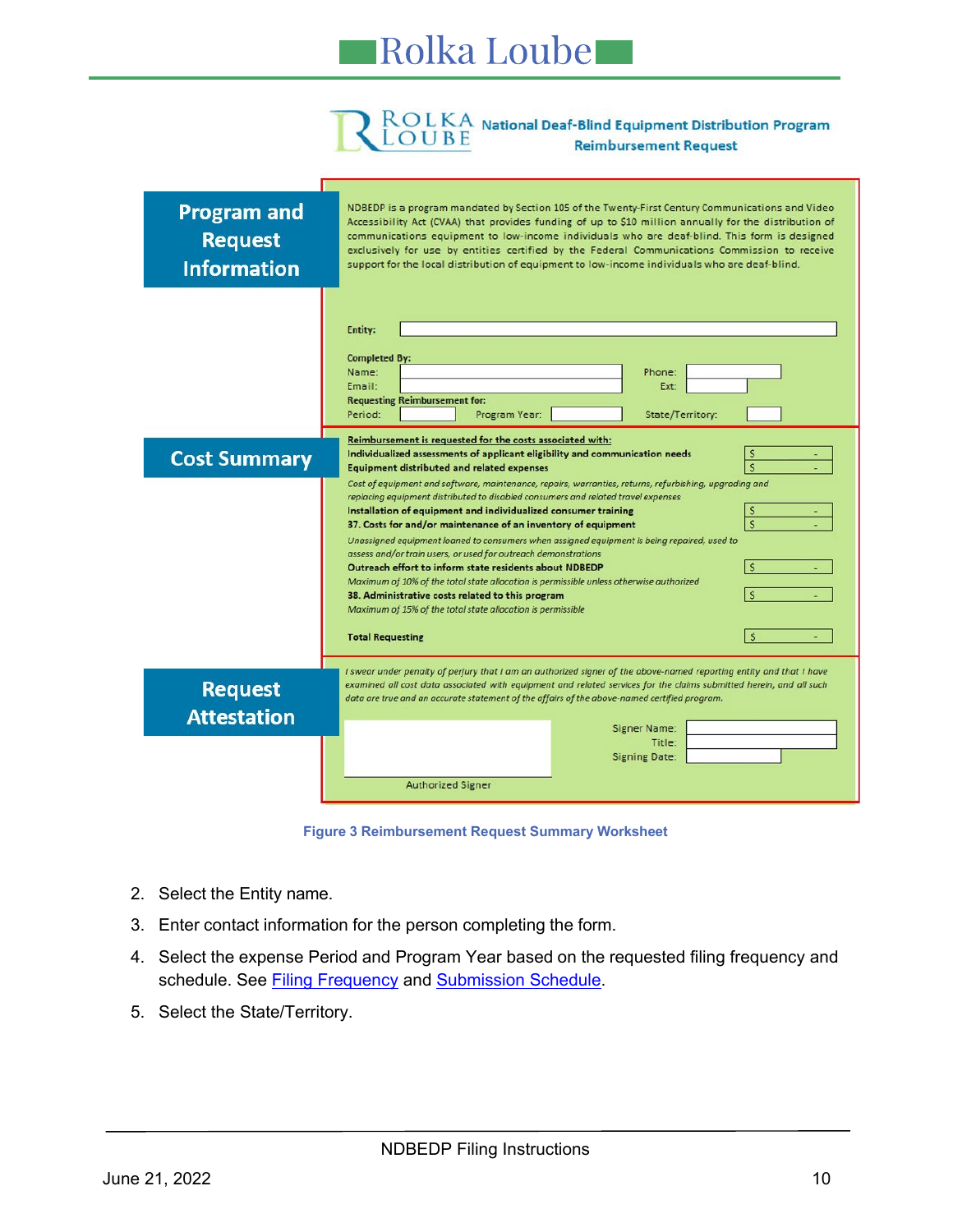6. The Cost Summary data under "Reimbursement is requested for the costs associated with:" is automatically populated based on details entered on other worksheets. After the other worksheets are populated, the summary should be reviewed and signed by an authorized signer in the Request Attestation section. See Finalizing the Request Summary.

**Note:** Do not enter values or make changes to the cost summary on the Request Summary worksheet. All expenses must be entered on the Request Details worksheet. See [Entering](#page-12-0) Request Details.

# <span id="page-10-0"></span>**Enter Consumer Information**

The Consumer worksheet contains information about the consumer and the individual attesting to their eligibility for the program.

- 1. For each consumer (equipment recipient), enter the following:
	- Consumer ID The consumer ID must be a unique combination of numbers and or letters for each individual and must match the associated Consumer ID entered on the Request Details and Distributed and Demo Equipment worksheets
	- First name
	- Middle Name Middle Initial only is suitable
	- Last Name
	- Date of Birth
	- Street address
	- Email address
	- Telephone number
- 2. For the person attesting to the disability of the recipient, enter the following:
	- Full name
	- Business Name
	- Street address
	- Email address
	- Telephone number

# <span id="page-10-1"></span>**Entering Distributed and Demo Equipment**

The Distributed and Demo Equipment worksheet contains information about the equipment distributed to consumers or purchased for demo purposes for this filing period. This section is required for all equipment costs (categories 9-20).

To complete the Distributed Equipment worksheet, enter the following data:

- Consumer ID Must match the associated Consumer ID entered on the Consumers worksheets. If the equipment is for demo purposes, enter "DEMO" into the field.
- Equipment ID The equipment ID must be a unique combination of numbers and/or letters for each piece of equipment on this reimbursement request, regardless of whether the equipment is distributed or for demo. This value must match the associated Equipment ID entered on the Request Details worksheet.
- Assessment Date First date the consumer was assessed for the need of this piece of equipment.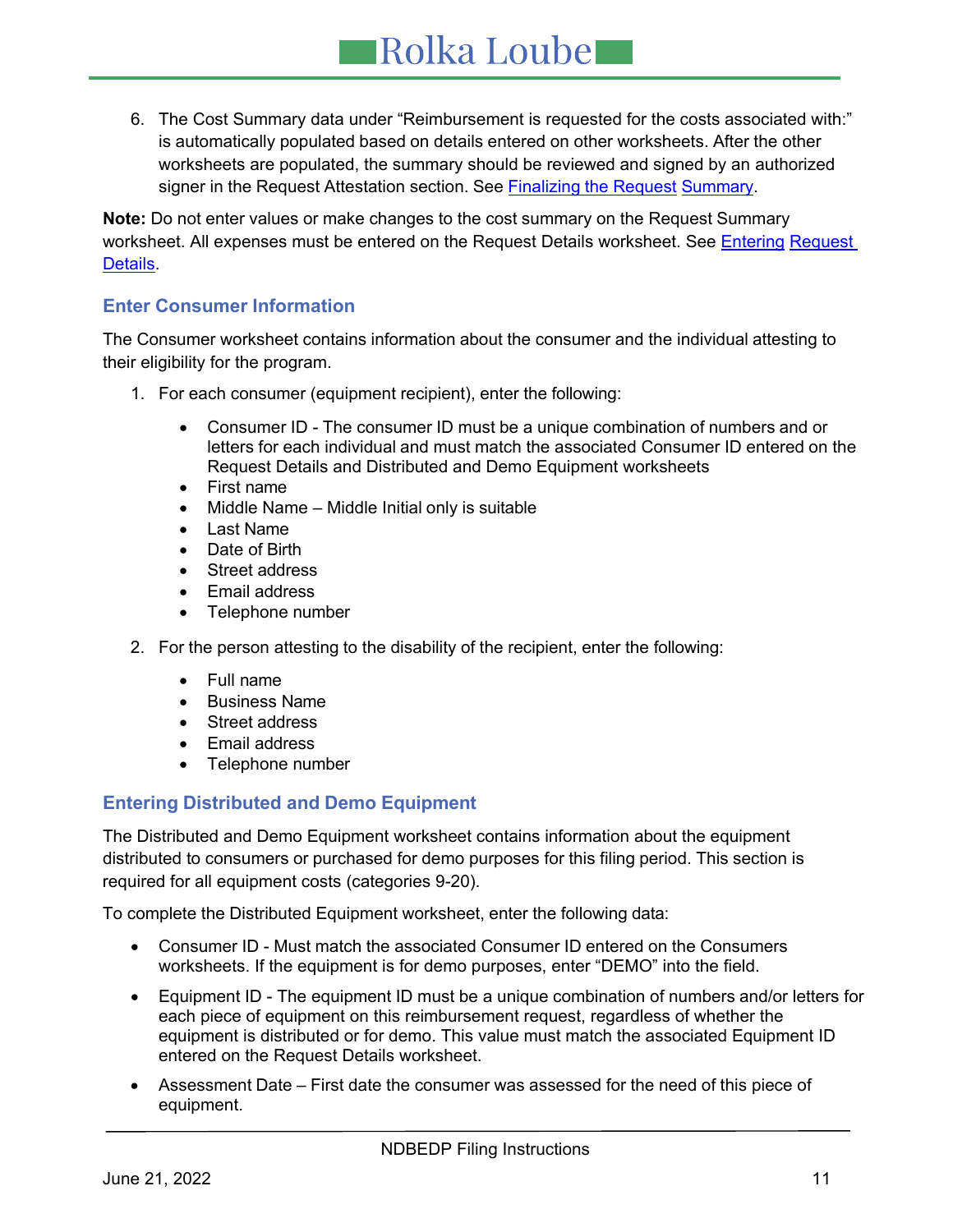- Date installed
- Name of item Typically the manufacturer model name
- **Brand**
- Serial number, if applicable
- Function –If the equipment does not match any of the functions available in the drop-down list, you may enter a new function.
- Device **Yes** or **No**. A device is considered a stand-alone piece of equipment that makes communication accessible to a consumer. It does not include software, accessories, peripherals, or warranties. If an item requires another piece of distributed equipment to function, it is not considered a device.

The following table provides more specific guidance.

| <b>Function</b>                            | <b>Device</b> |
|--------------------------------------------|---------------|
| Accessories                                | No            |
| Braille - Display                          | Yes           |
| Braille - Notetakers, Multipurpose Devices | Yes           |
| Hardware - Computers & Laptops             | Yes           |
| Hardware - Extended Warranty               | No            |
| <b>Instructional Materials</b>             | No            |
| Magnifiers - Optical / Handheld            | <b>No</b>     |
| Magnifiers - CCTV & Electronic             | Yes           |
| Mobile / Cell Phones                       | Yes           |
| Mounts & Switches                          | <b>No</b>     |
| Amplified phones                           | Yes           |
| Video Phones, Captioned & Fax              | Yes           |
| Signalers                                  | <b>No</b>     |
| Software - Support, Upgrades, Maintenance  | No            |
| Software - Smartphone / Tablet Apps        | No            |
| Software                                   | No            |
| Tablet                                     | Yes           |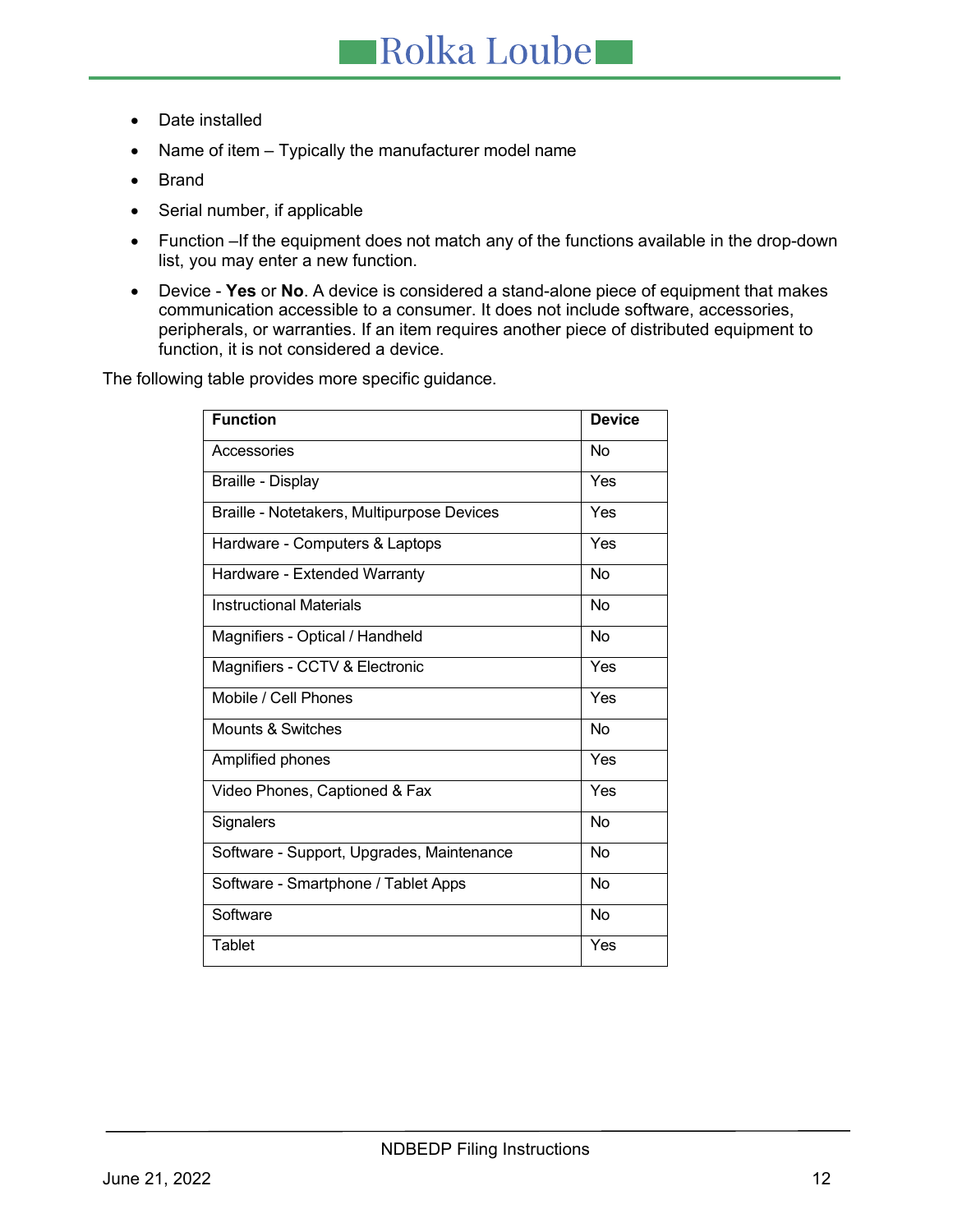- Cost Before taxes and shipping. (Taxes and shipping may be entered together as a separate line item on the Request Details tab.)
- Number of days between the assessment of need and delivery of equipment Day zero is the assessment date and the last date is the day of delivery. (For example, if an assessment was performed on 7/5 and the equipment delivered on 7/16, the number of calendar days would be 11.) If the Assessment Date and Date Installed have both been entered, the number of days will automatically populate.

**Note:** Consumer name is automatically populated when a Consumer ID is added. You are not required to type the Consumer's name.

## <span id="page-12-0"></span>**Entering Request Details**

Individual costs must be entered into the Request Details worksheet. Entering the values on the Request Details worksheet will tally and automatically populate the totals onto summary worksheets.

Data can be input on an on-going basis as invoices are received. Line numbers do not need to be entered sequentially.

You may copy and paste data into cells if the data is in the correct format. See Fields in State Reimbursement Request Form for the data specifications for each field.

See Cost Categories for Eligible Expenses and Expenses Not [Reimbursable](#page-24-2) by the NDBEDP for more information on what may or may not be submitted for reimbursement. These lists are not all inclusive.

To complete the Request Details worksheet:

- 1. Enter the Consumer ID, if applicable. The consumer ID on the Request Details worksheet must match the Consumer ID entered for the associated Consumer and Distributed Equipment. Consumer ID is not required for Outreach, Demo Equipment, or Administrative Costs.
- 2. Enter the Equipment ID, if applicable. The equipment ID on the Request Details worksheet must match the Equipment ID entered for the associated Distributed Equipment or Demo Equipment. Equipment ID is not required for Assessment, Outreach, or Administrative Costs.
- 3. Enter the Category Number for the allowable expense. This number can be selected from the drop-down or typed into the cell. See the Cost Categories for Eligible Expenses appendix for more information to review the cost category number for each of the allowable expenses in the following ranges:
	- 1-8 *[Assessments](#page-21-3)*
	- 9-20 *[Equipment](#page-22-1)*
	- 21-30 *[Installation](#page-22-2) and Training*
	- 31-36 *[Outreach](#page-22-2)*
	- 37 *Demo [Equipment](#page-24-3)*
	- 38 *[Administrative](#page-23-1) Costs*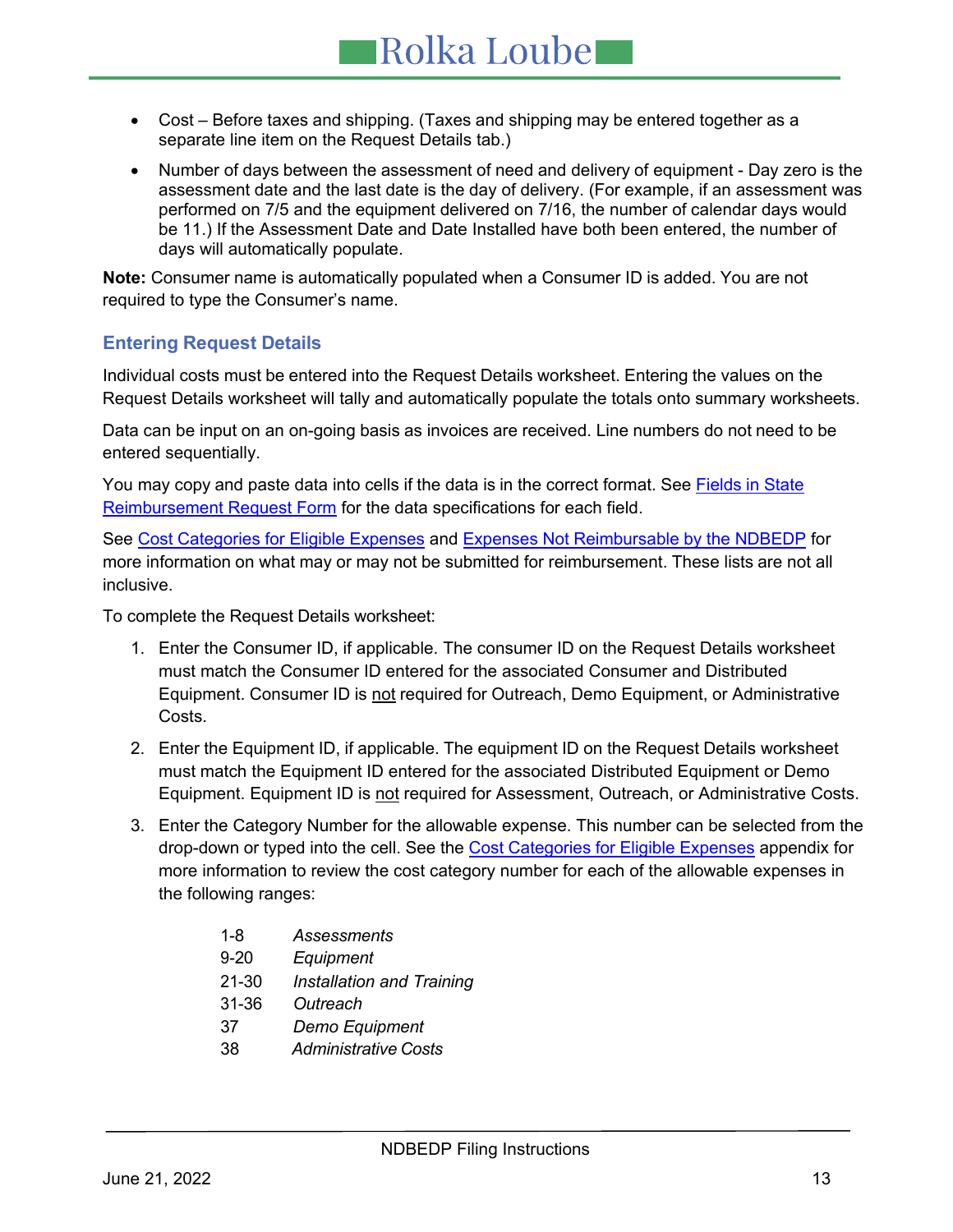- 4. Depending on the Category Number selected, the Activity Type cell is populated for the line item. The Activity is a more granular breakdown of the Category.
	- If Category Number 13 is selected, then the Activity Type field is colored red and displays the word **Required** to indicate that Upgrade or Maintenance/Repair must be selected for the Activity Type. Do not select any values other than Upgrade or Maintenance/Repair for this category.
	- If Category Number 23-29 is selected, then the Activity Type field is colored red and displays the word **Required** to indicate that Installation or Training must be selected for the Activity Type. Do not select any values other than Installation or Training for this category range.
	- If Category Number 37 is selected, then the Activity Type field is colored red and displays the word **Required** to indicate that Equipment or Maintenance/Repair must be selected for the Activity Type. Do not select any values other than Equipment or Maintenance/Repair for this category range.
- 5. Identify and enter the support document page that corresponds with the consolidated PDF. If the invoice is multiple pages, then enter the start page.

**Note:** Label the supporting document page with the appropriate line number from the Request Details worksheet.

- 6. Enter the date the activity was performed or the last day the activity was completed, if applicable (e.g., assessment date, maintenance and repair date, training date, date installed, etc.). If the line item is Equipment, enter the invoice date found on the invoice support document.
- 7. If the Activity Type is populated based on the Category you selected, then do not change the Activity Type for the line item.
	- a. If the Activity Type is shaded red because you selected Category Number 23-29, then select Installation or Training from the drop-down list.
	- b. If the Activity Type is shaded red because you selected Category Number 13, then select Maintenance/Repair or Upgrade.
	- c. If the Activity Type is shaded red because you selected Category Number 37, then select Equipment or Maintenance/Repair.
- 8. Enter the time in hours, if applicable, to the category and activity. Time includes labor hours, not travel time. Time might not be required even if the field is editable. Time is not recorded for consumer travelers.
- 9. Enter the amount to be reimbursed for this line item.
- 10. Enter a description for the line item.
	- For line items with supporting documentation, use specific descriptions that correspond to the support documents, such as invoice number, store receipt reference, staff timesheet, etc.
	- For Outreach line items, include the name of the event or description of effort taken.
	- For upgrades, describe the nature of the upgrade.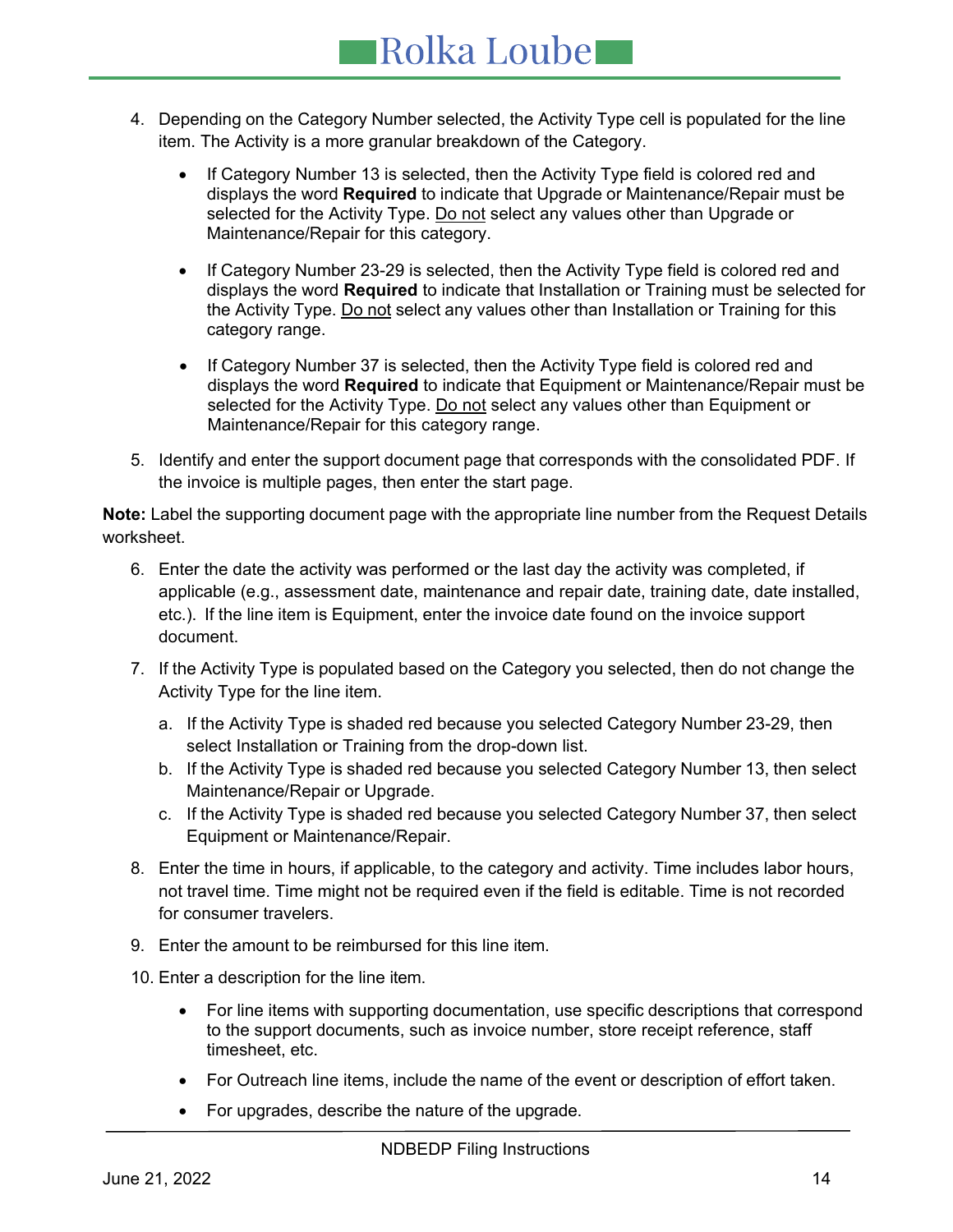**Note:** Tax and shipping for multiple line items on an invoice may be entered together on a single line.

**Note:** Category Number, Support Document Page Number, Date Performed, or Equipment Invoice Date and Amount are required and must be filled in correctly in order for the line item to be tallied in the summary sheets.

## <span id="page-14-0"></span>**Providing Supporting Documentation**

All reimbursement requests for the NDBEDP fund must be submitted with documentation supporting the requested amounts within each cost category.

### **Types of Support Documents**

Supporting documents include product and services invoices and receipts, staff time, travel- related costs, including mileage records and receipts for rental cars, tolls, food, lodging, airfare etc.

Documentation may include but is not limited to:

- Invoices Equipment, Aids, Travel, Materials, etc.
- **Timesheets**
- Bills Administrative (rent, utilities), etc.

**Note:** Purchase orders are not acceptable as supporting documentation.

#### **Preparation of Documentation**

Supporting documentation must comply with the following:

- Compile the support documents into a single PDF. For large sets of support documents, the PDF may be broken out by category and labeled accordingly.
- Number supporting document pages sequentially.
- Enter the PDF page on the corresponding line item in the Request Details worksheet.
- Label the program-related cost on the supporting document with the line number from the Request Details worksheet.
- For each cost category, provide a cover sheet before the supporting documents that provides the following information from the Request Details worksheet:
	- Line #
	- Support Document Page #
	- Invoice Date in Support Document Date Cost Incurred
	- Description of Cost Can include but is not limited to client name, invoice #, employee name, consumer name, sales receipt company name, bill company name
	- Amount

## **Sample Supporting Documentation**

Examples of supporting documentation with proper pagination and labels are available on the [NDPEDP program area](http://www.rolkaloube.com/programs/ndbedp/) of the Rolka Loube website or by accessing the links below.

- [Equipment](http://www.rolkaloube.com/wp-content/uploads/2017/12/Equipment.pdf)
- [Installation](http://www.rolkaloube.com/wp-content/uploads/2017/12/Installation-and-Training.pdf) and Training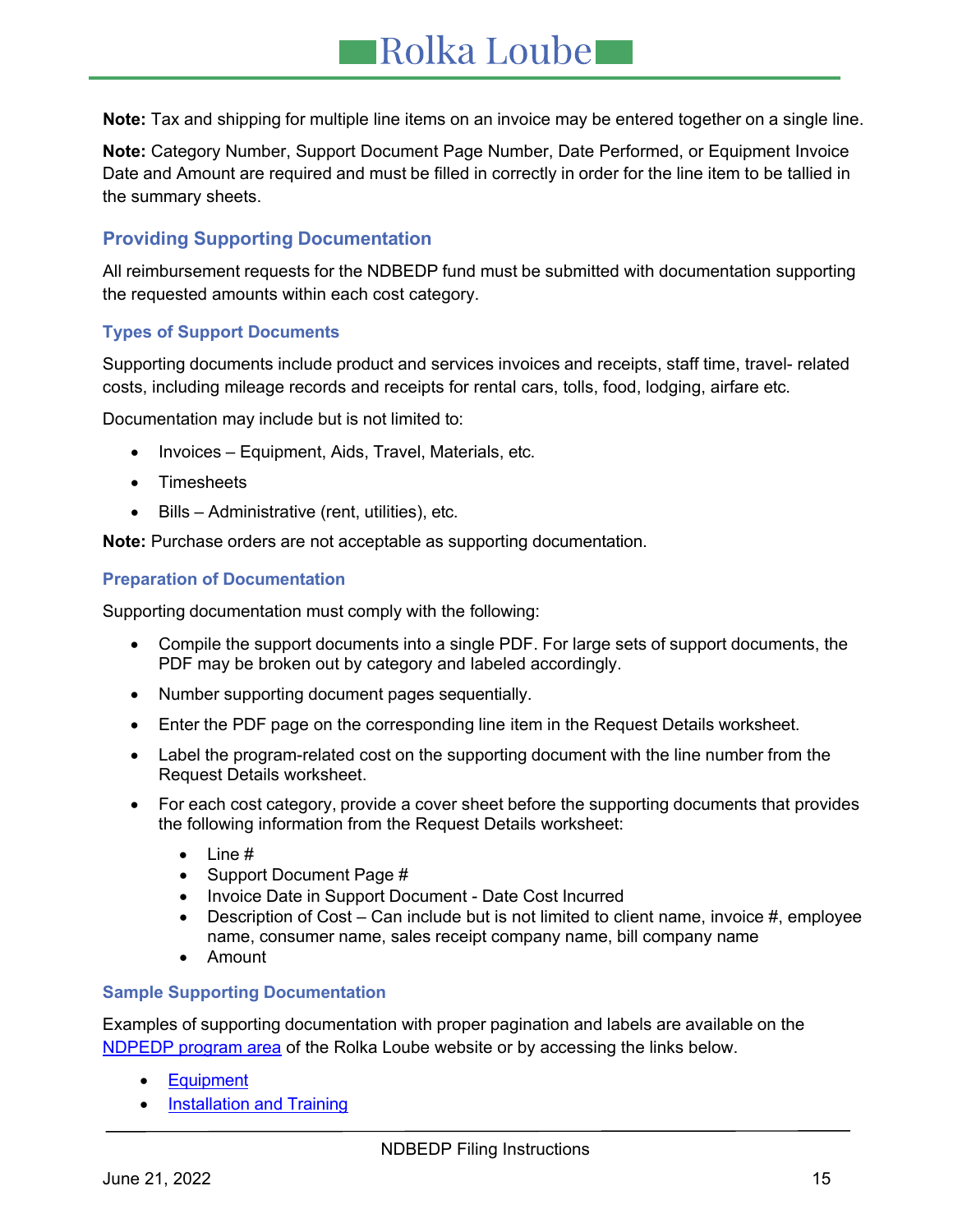- **Demo [Equipment](http://www.rolkaloube.com/wp-content/uploads/2017/12/Demo-Equipment.pdf)**
- **[Outreach](http://www.rolkaloube.com/wp-content/uploads/2017/12/Outreach.pdf)**
- **[Administration](http://www.rolkaloube.com/wp-content/uploads/2017/12/Administration.pdf)**

## <span id="page-15-0"></span>**Reviewing Summary Worksheets**

The following worksheets contain compiled data. You may review the compiled data, but do not alter the values.

- Assessments
- Equipment
- Installation and Training
- Outreach
- Administration
- Request Summary

## <span id="page-15-1"></span>**Finalizing the Request Summary**

To complete the Request Summary worksheet:

- 1. Enter or review contact and program information.
	- a. Verify that all line items on the Request Details worksheet were incurred during the reporting period and program year entered on the Request Summary worksheet.
	- b. Confirm that all expenses submitted on the Request Details worksheet are eligible. See Cost Categories for Eligible Expenses and Expenses Not [Reimbursable](#page-24-2) by the [NDBEDP](#page-24-2) in the appendix.
	- c. Check that supporting documentation has been included for each line item on the Request Details worksheet, as necessary, that the item has been included in the compiled PDF, the PDF pages are numbered sequentially, and that the line item is labeled on each support document. See Providing Supporting [Documentation](#page-14-0) for more information and links to examples.
- 2. Review the cost summaries based on the details entered on the Request Details worksheet.
	- a. Ensure totals appear to be tallied correctly.
	- b. Verify submissions are within the constraints identified in the Submission Guidelines*.*
- 3. Enter the Authorized Signer's name and title and the date to be signed.
- 4. After completing all other required worksheets and verifying the automatically populated values, print the Request Summary worksheet.
- 5. Obtain a wet authorized signature and create a PDF to submit to Rolka Loube with the workbook.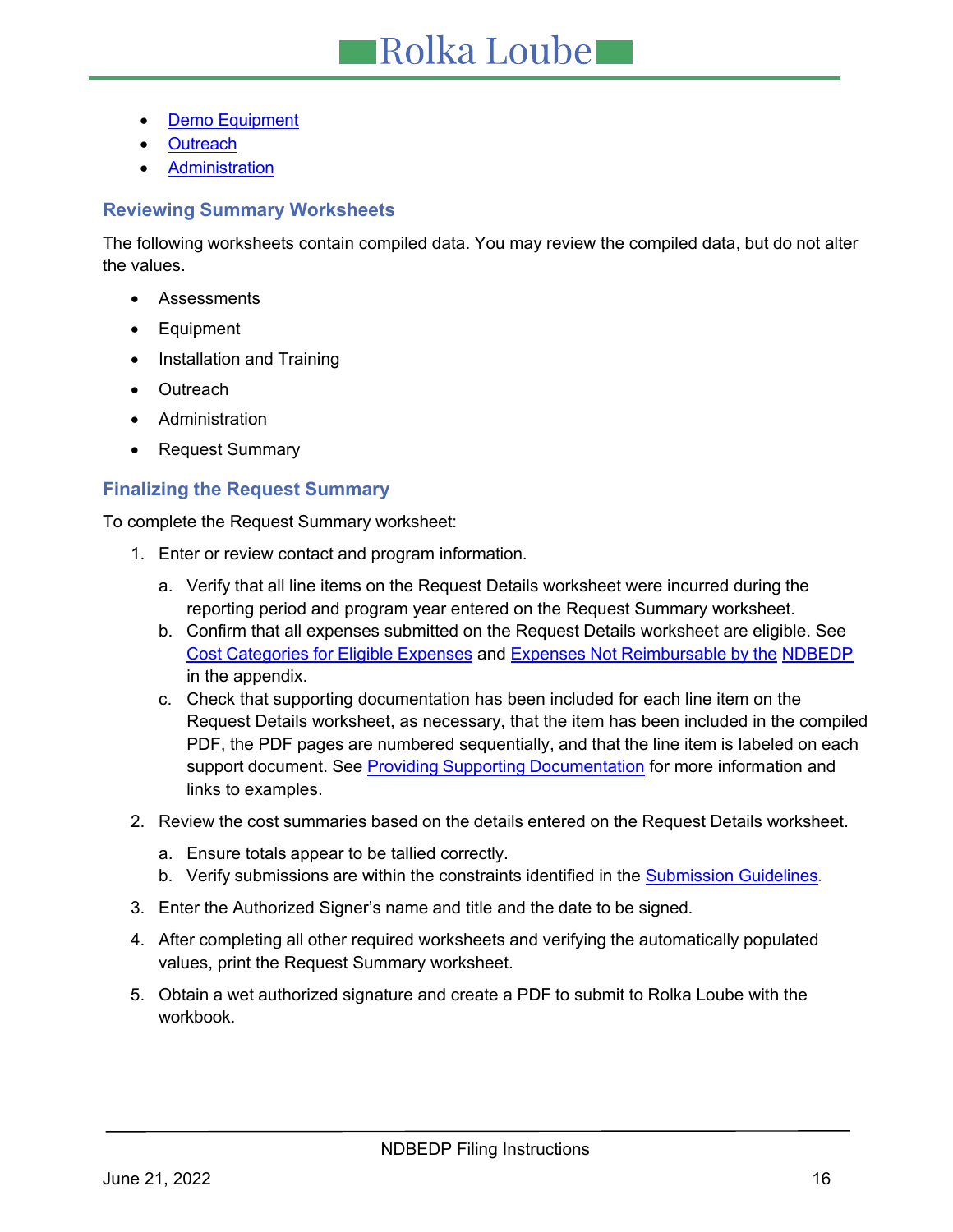# <span id="page-16-0"></span>**Submitting Forms and Documentation**

Rolka Loube is using BOX for the secure transmission of files containing confidential data or PII. Do not submit any reimbursements or documents with PII via unsecured email.

To submit a completed filing:

1. Name the form (Excel file) using a standard naming convention.

ST\_Program-Year\_Expense-Period\_mmddyyyy

Example: PA\_2020-2021\_Jan-Jun\_06302021

2. Name all other supporting documents using plain English to indicate their purpose.

Examples: Support\_Doc\_Receipts.pdf or StaffAdminTime.xls

- 3. Compress all of the files in the submission package into a ZIP folder using the standard naming convention: **ST\_Program-Year\_Expense-Period\_mmddyyyy**.
- 4. Visit BOX.com and log in with your BOX credentials. After logging into BOX, you will see a folder for NDBEDP and the option to upload files to this folder.
- 5. If you do not have credentials for BOX or have any other issues, then please contact Rolka Loube's NDBEDP team. See Support.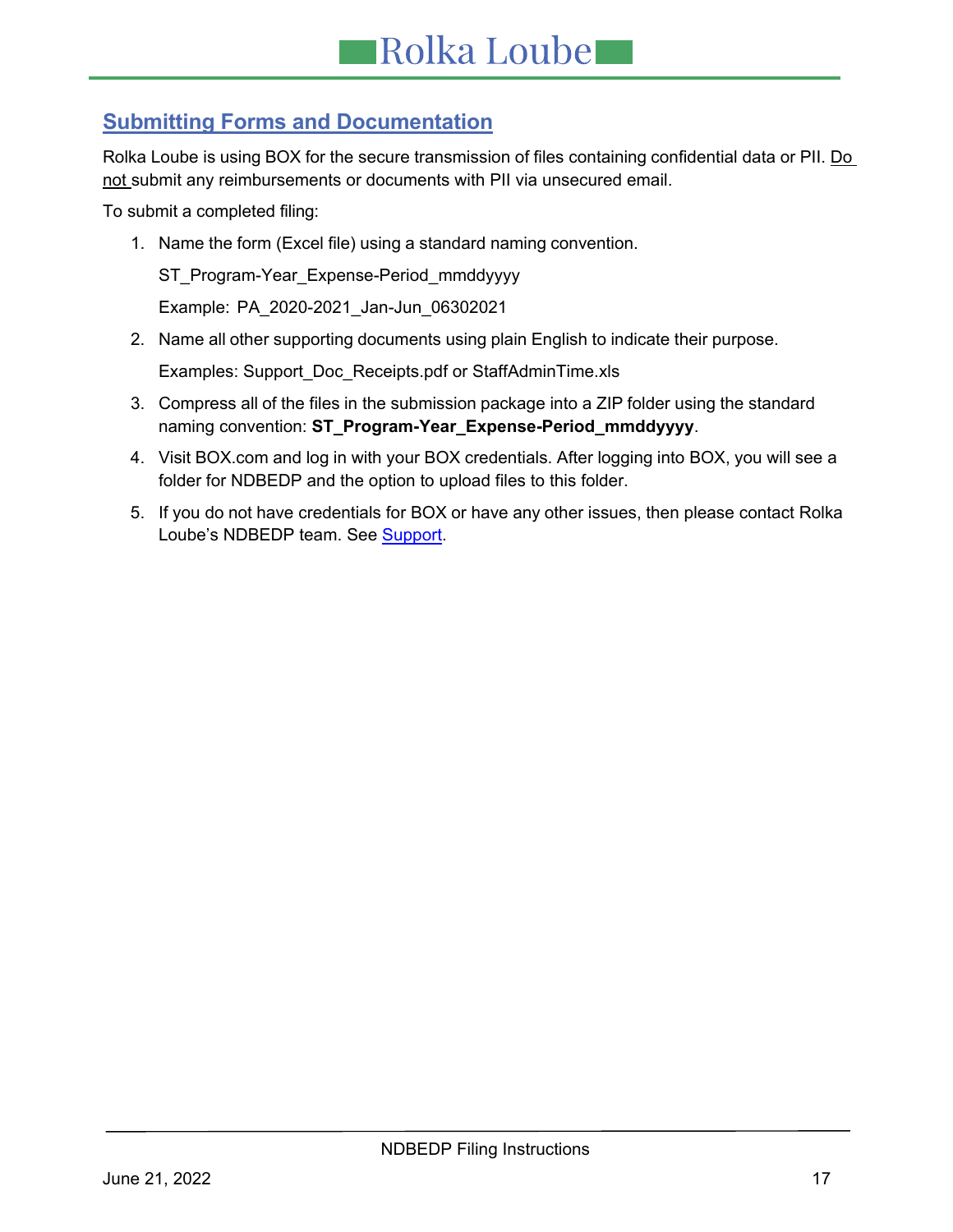# <span id="page-17-0"></span>**National Outreach Reimbursement Requests**

The following instructions detail how to complete the reimbursement request form for National Outreach reimbursement requests.

#### **Request Summary**

| Entity:                              | A. Requesting Reimbursement for                                                                      |        |       |      | $\overline{\mathbf{v}}$ |
|--------------------------------------|------------------------------------------------------------------------------------------------------|--------|-------|------|-------------------------|
| <b>B. Personnel Contact</b><br>Name: |                                                                                                      | Phone: |       | Ext: |                         |
| Email:                               |                                                                                                      |        |       |      |                         |
| <b>C. Expense Period</b><br>Period:  | Note: This request must be submitted within 30 days of the close of the period when expenses occured |        | Year: |      |                         |



<span id="page-17-1"></span>To complete the Request Summary worksheet:

- 1. Select the Entity name from the drop-down.
- 2. Enter the Personnel Contact Name, Phone, Ext, and Email.
- 3. Select the expense period and year. Fields D–L are automatically populated.

| Reimbursement is requested for the costs associated with:                 |                     | <b>Budget</b> |  | Requesting |  | Total |  |
|---------------------------------------------------------------------------|---------------------|---------------|--|------------|--|-------|--|
| D. Staff - Perkins and HKNC Salaries & Benefits                           |                     | \$            |  | Ś          |  | \$    |  |
| <b>E. Staff - Consultants</b>                                             |                     | \$            |  | \$         |  | \$    |  |
| F. Fable Vision: Creation of marketing campaign - name, logo, etc.        |                     | \$            |  | \$         |  | \$    |  |
| <b>G. Non-Profit Outreach Partners</b>                                    |                     | \$            |  | \$         |  | \$    |  |
| H. Material Production: Print, video production and mailing fees          |                     | \$            |  | \$         |  | \$    |  |
| <b>I. Purchase of Media</b>                                               |                     | \$            |  | \$         |  | \$    |  |
| J. Office Expenses: Phone, fax, internet, rent, utilities, supplies, etc. |                     | \$            |  | Ś          |  | Ś     |  |
| K. Travel: Local and air travel, hotel and related expenses               |                     | \$            |  | Ŝ          |  | Ś     |  |
| L. Other: Additional direct & personnel expenses                          |                     | \$            |  | Ś          |  | Ŝ.    |  |
| <b>Total</b>                                                              |                     | -S            |  | s          |  | Ś     |  |
|                                                                           |                     |               |  |            |  |       |  |
|                                                                           |                     |               |  |            |  |       |  |
|                                                                           | Officers Name       |               |  |            |  |       |  |
|                                                                           | Officer Title       |               |  |            |  |       |  |
|                                                                           | <b>Signing Date</b> |               |  |            |  |       |  |
| Authorized Officer Signature                                              |                     |               |  |            |  |       |  |

**Figure 5 National Outreach Request Summary – Requested Amount & Officer Information**

<span id="page-17-2"></span>4. Enter Authorized Officer's name, title, and the date signed.

**Note:** Authorized Officer's signature must be present for the request to be valid.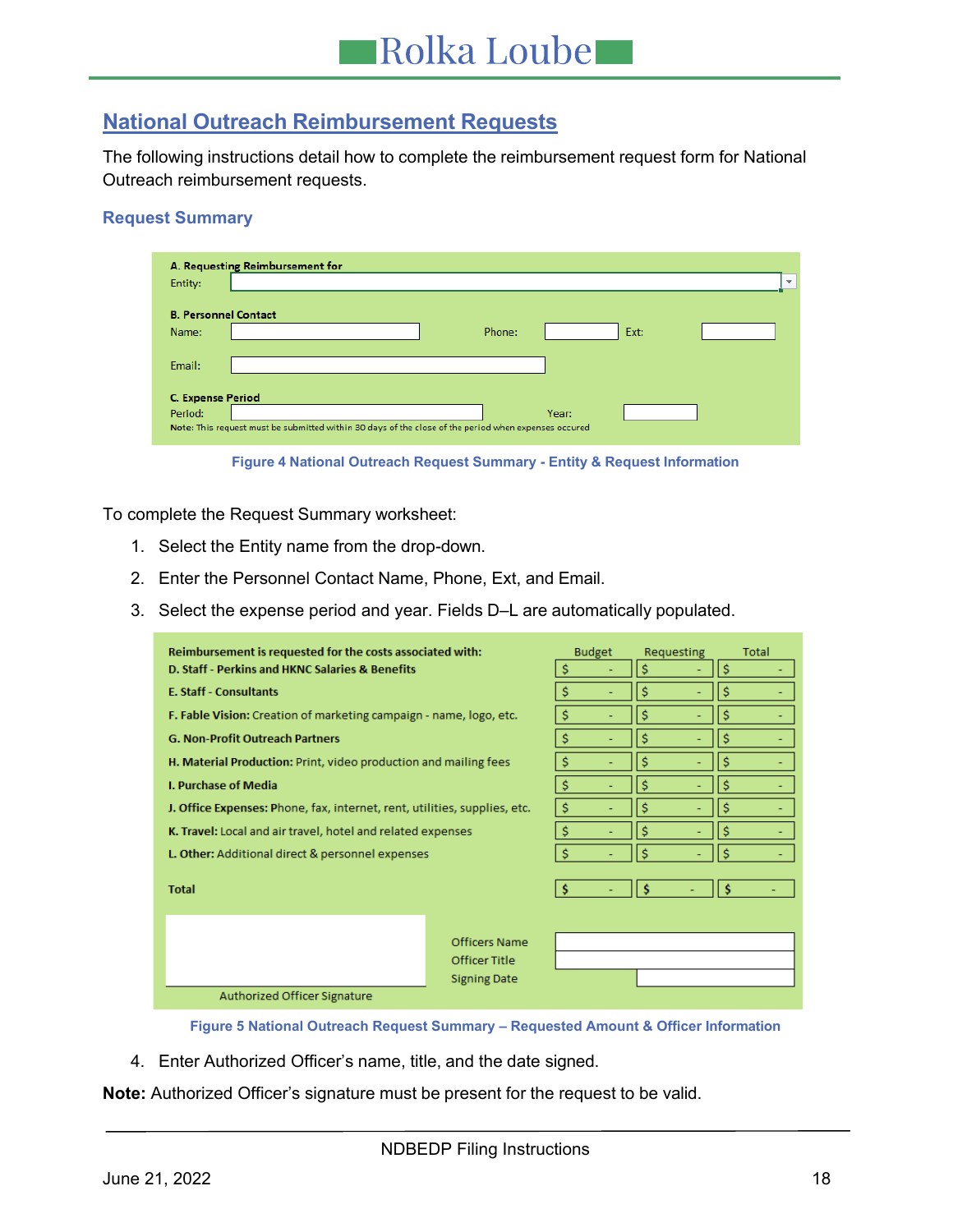## <span id="page-18-0"></span>**Yearly Budget**

| <b>Yearly Budget Breakdown</b>                                            | <b>Budget</b> |
|---------------------------------------------------------------------------|---------------|
| D. Staff - Perkins and HKNC Salaries & Benefits                           |               |
| <b>E. Staff - Consultants</b>                                             |               |
| F. Fable Vision: Creation of marketing campaign - name, logo, etc.        | S             |
| <b>G. Non-Profit Outreach Partners</b>                                    | S             |
| H. Material Production: Print, video production and mailing fees          |               |
| <b>I. Purchase of Media</b>                                               | s             |
| J. Office Expenses: Phone, fax, internet, rent, utilities, supplies, etc. | Ŝ             |
| K. Travel: Local and air travel, hotel and related expenses               | S             |
| L. Other: Additional direct & personnel expenses                          |               |
| <b>Total</b>                                                              |               |

**Figure 6 Yearly Budget Worksheet**

To display the yearly budget breakdown to compare with the requested totals for the year, complete the yearly budget worksheet.

To complete the yearly budget worksheet, enter the budget breakdown for each category.

## **Q1 – Q4**

<span id="page-18-1"></span>

#### **Figure 7 Quarter Reimbursement Request**

The amounts for the Q1 Jul-Sept, Q2 Oct-Dec, Q3 Jan – Mar, and Q4 Apr – Jun worksheets automatically populate from the corresponding detail sheets.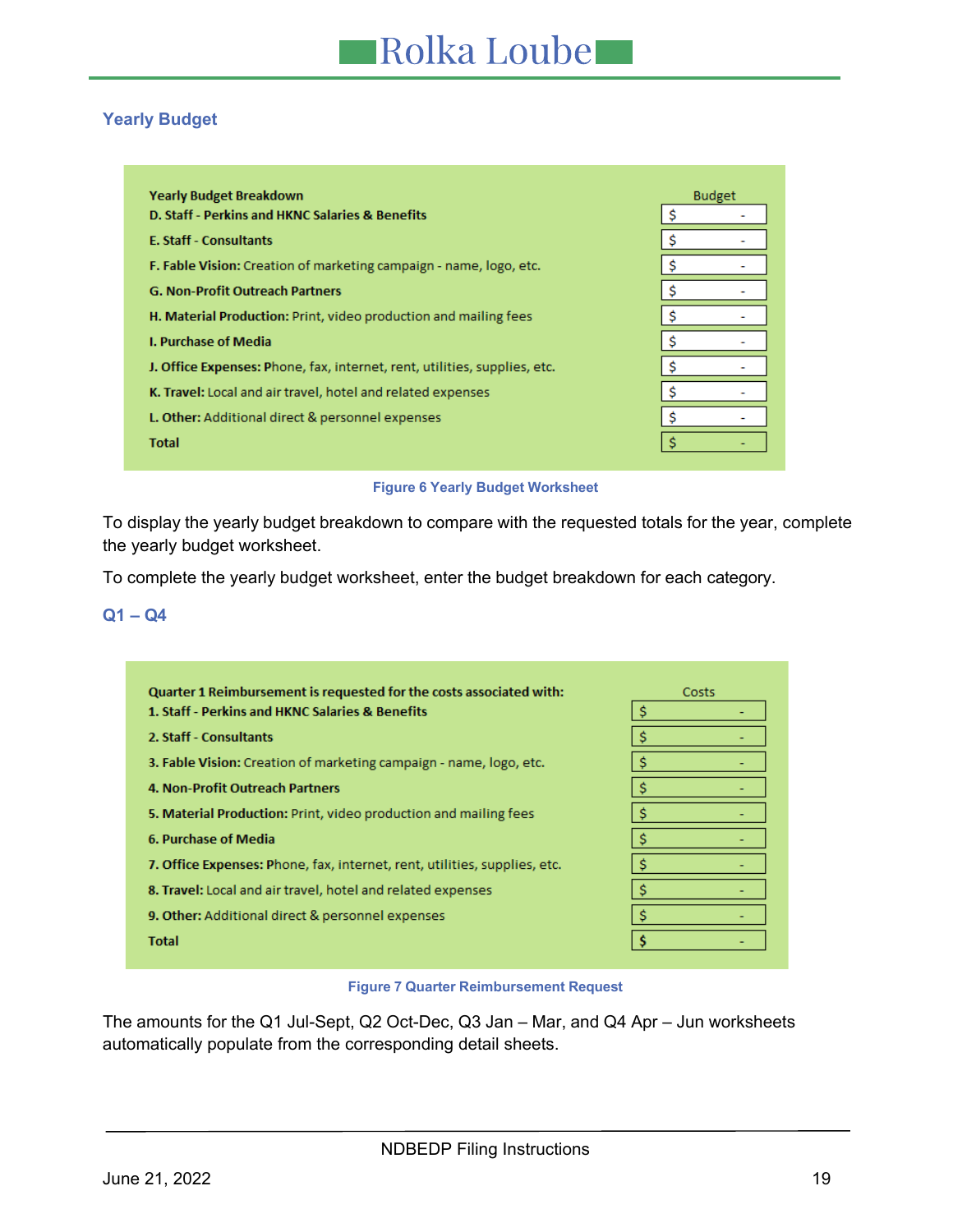# <span id="page-19-0"></span>**Support**

Frequently Asked Questions (FAQ) are available on the Rolka Loube website at: [https://www.rolkaloube.com/faqs/.](https://www.rolkaloube.com/faqs/)

For all other inquiries, you may contact the Rolka Loube NDBEDP team.

| <b>NDBEDP</b> | ndbedp@rolkaloube.com    | 717-585-6605         |
|---------------|--------------------------|----------------------|
| Joy McGrath   | jmmcgrath@rolkaloube.com | 717-585-6605 ext 593 |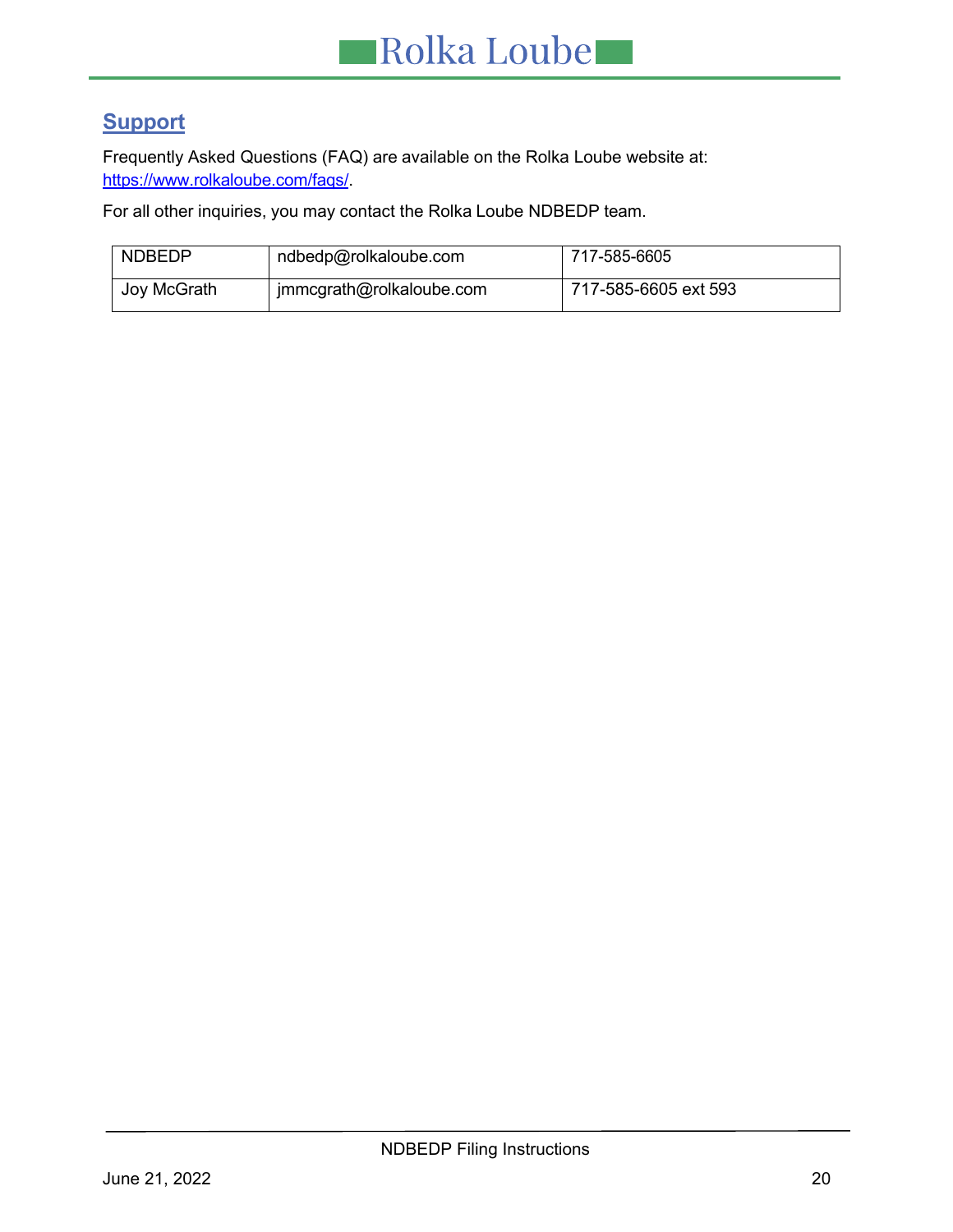# <span id="page-20-0"></span>**Appendix**

# <span id="page-20-1"></span>**Reimbursement Request Workbook**

The Reimbursement Request workbook contains worksheets designed for data entry as well as summary worksheets that automatically populate based on entered data. Other tabs provide reference information used to populate drop-down lists. The following table describes the worksheets and indicates the purpose of the worksheet.

<span id="page-20-2"></span>

| <b>Worksheet</b>             | <b>Purpose</b>               | <b>Description</b>                                                                                                                                                                                                                                                                                             |
|------------------------------|------------------------------|----------------------------------------------------------------------------------------------------------------------------------------------------------------------------------------------------------------------------------------------------------------------------------------------------------------|
| <b>Request Summary</b>       | Data Entry<br>and<br>Summary | This worksheet includes some required fields as well<br>as summary information that is populated based on<br>data entry in other worksheets. The required fields for<br>data entry are white. The summary fields are colored.<br>This worksheet should be printed, signed, and<br>submitted as a separate PDF. |
| Assessments                  | Summary                      | This worksheet summarizes data entered on other<br>worksheets.                                                                                                                                                                                                                                                 |
| Equipment                    | Summary                      | This worksheet summarizes data entered on other<br>worksheets.                                                                                                                                                                                                                                                 |
| Installation and<br>Training | Summary                      | This worksheet summarizes data entered on other<br>worksheets.                                                                                                                                                                                                                                                 |
| Outreach                     | Summary                      | This worksheet summarizes data entered on other<br>worksheets.                                                                                                                                                                                                                                                 |
| Administration               | Summary                      | This worksheet summarizes data entered on other<br>worksheets.                                                                                                                                                                                                                                                 |
| Consumers                    | Data Entry                   | Worksheet to enter detailed information about<br>consumers. This data will be used to automatically<br>populate other worksheets.                                                                                                                                                                              |
| Dist and Demo<br>Equipment   | Data Entry                   | Worksheet to enter detailed information about<br>distributed and demo equipment.                                                                                                                                                                                                                               |
| <b>Request Details</b>       | Data Entry                   | Worksheet to enter detailed data pertaining to the<br>reimbursement request.                                                                                                                                                                                                                                   |
| <b>Instructions</b>          | Information                  | This worksheet contains guidance regarding eligible<br>costs.                                                                                                                                                                                                                                                  |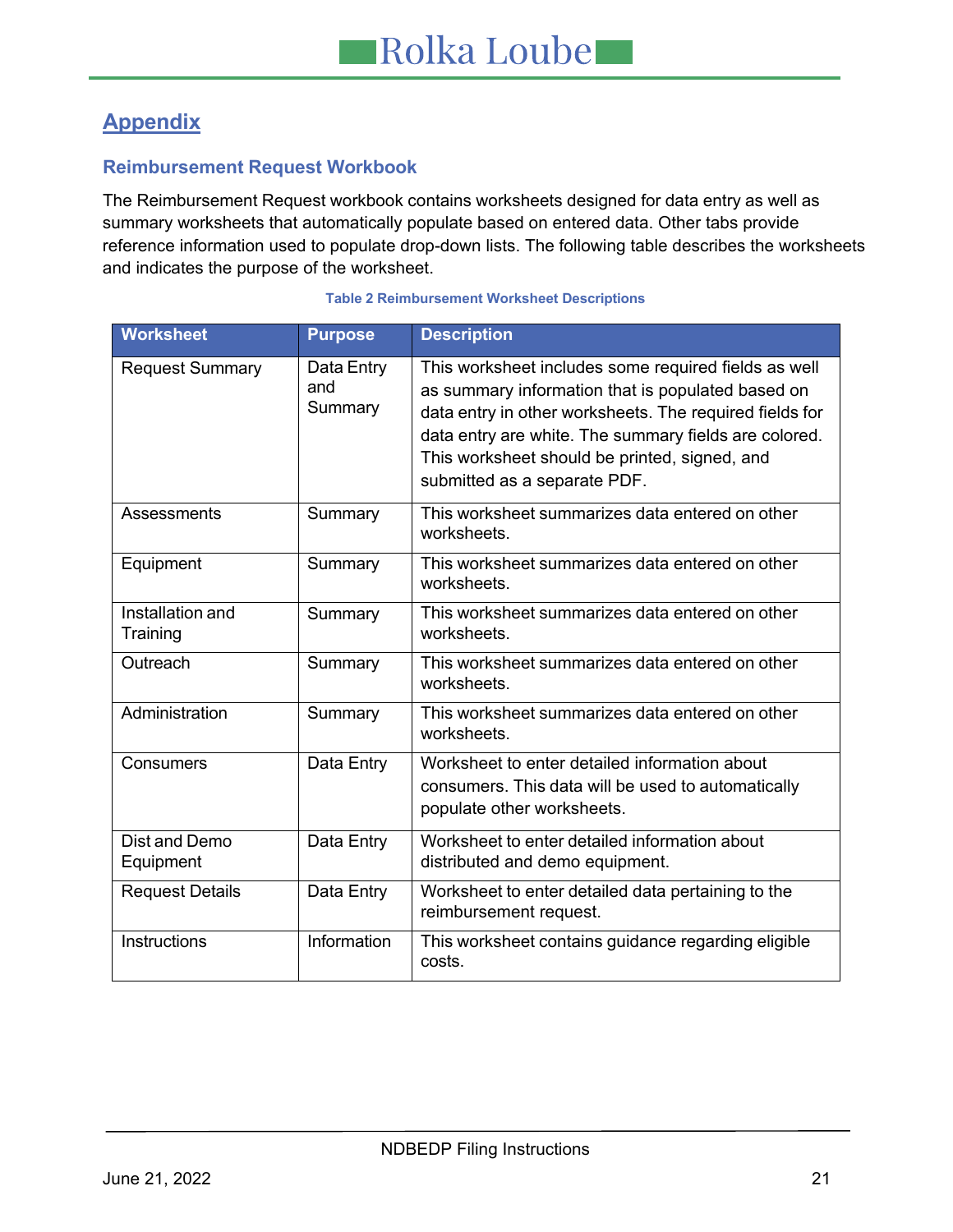# <span id="page-21-0"></span>**Cost Categories for Eligible Expenses**

<span id="page-21-1"></span>Cost Categories are organized into the following number ranges:

| <b>Table 3 Cost Category Ranges</b> |                             |  |  |  |  |
|-------------------------------------|-----------------------------|--|--|--|--|
| $1 - 8$                             | Assessments                 |  |  |  |  |
| $9 - 20$                            | Equipment                   |  |  |  |  |
| 21-30                               | Installation and Training   |  |  |  |  |
| 31-36                               | Outreach                    |  |  |  |  |
| 37                                  | Demo Equipment              |  |  |  |  |
| 38                                  | <b>Administrative Costs</b> |  |  |  |  |

The following sections detail the allowable expenses in each category and the corresponding number to classify the expense on the Request Details worksheet. Also see [Expenses Not](#page-24-2) Reimbursable by [the NDBEDP](#page-24-2) for ineligible expenses and constraints. See the **Introduction** section in this document for more information on recent changes to these Cost Categories.

### <span id="page-21-3"></span>**Assessments**

Individualized assessments of applicant eligibility and communication needs:

<span id="page-21-2"></span>

| <b>Cost</b><br><b>Category</b><br><b>Number</b> | <b>Description</b>                                                                                                                                                                                                   |
|-------------------------------------------------|----------------------------------------------------------------------------------------------------------------------------------------------------------------------------------------------------------------------|
|                                                 | Costs associated with verifying applicant eligibility, both deaf-blind disability and low-income<br>requirements, regardless of outcome, eligible or not eligible.                                                   |
| 2                                               | Time spent by technology specialists conducting communications assessments for the<br>determination of appropriate equipment to meet needs. Includes time with consumer,<br>equipment evaluation and report writing. |
| 3                                               | Assessors expenses travelling to consumer location to conduct assessments including<br>transportation costs, costs of hired drivers, lodging and food. Excludes assessor travel time.                                |
| 4                                               | Auxiliary aids: All costs incurred by interpreters and support personnel including service<br>time, travel time and travel costs.                                                                                    |
| 5                                               | Other expenses related to eligibility and communications assessments.                                                                                                                                                |
| 6                                               | Cost of assessors' time travelling to consumer location.                                                                                                                                                             |
|                                                 | Intra-state travel expenses incurred by consumers travelling to an assessor site within their<br>home state for assessment.                                                                                          |
| 8                                               | Inter-state travel expenses incurred by consumers travelling to an assessor site beyond their<br>home state for assessment. This requires pre-approval by the NDBEDP Administrator<br>before the costs are incurred. |

#### **Table 4 Eligible Expenses for Assessments**

Totals for these categories are automatically populated on the Assessments worksheet.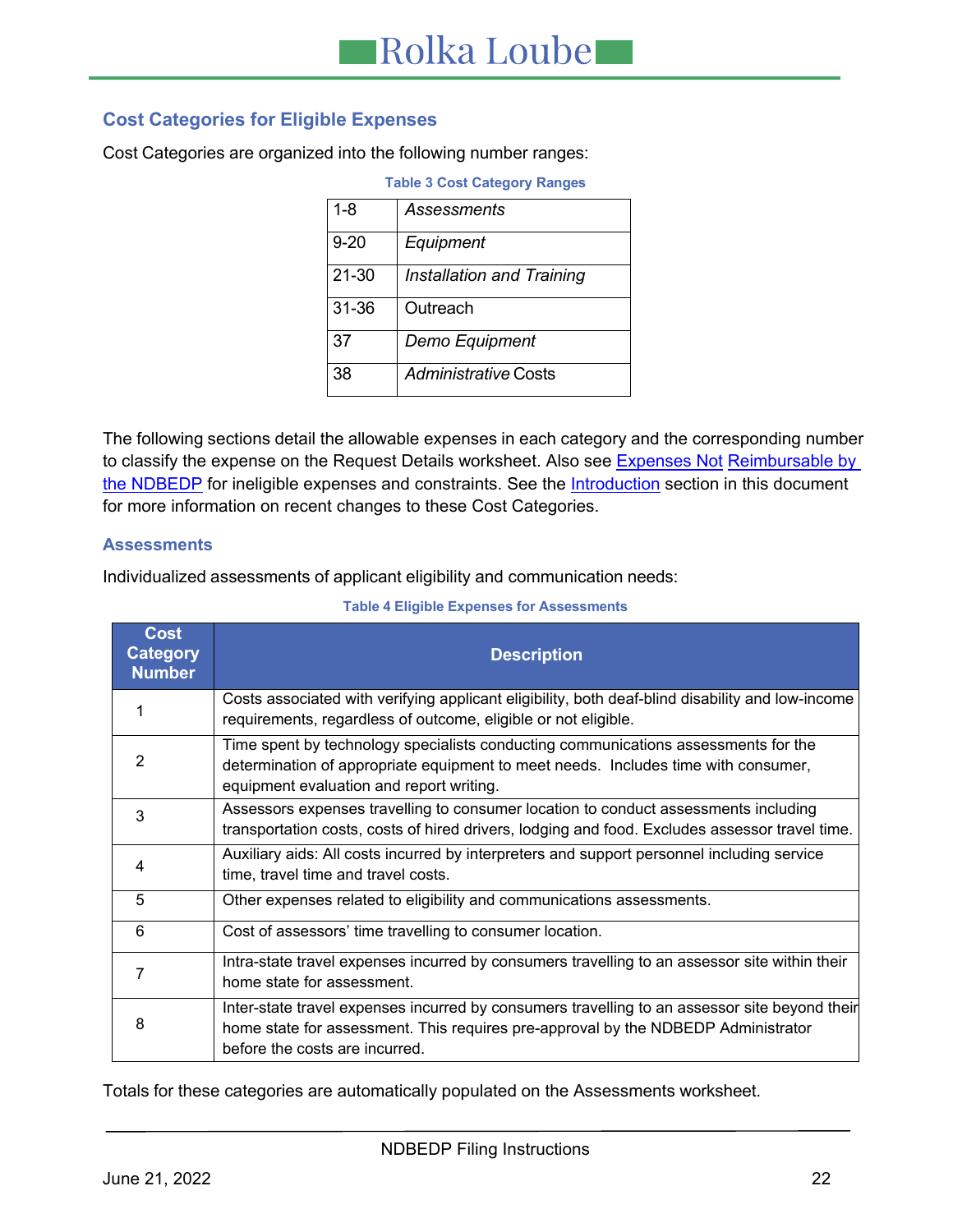# <span id="page-22-1"></span>**Equipment**

Consumer equipment and related items to make telecommunications service, Internet access service, and advanced communications, including interexchange services and advanced telecommunications and information services accessible to eligible low-income individuals who are deaf-blind:

<span id="page-22-0"></span>

| <b>Cost</b><br><b>Category</b> | <b>Description</b>                                                                                                                                                                                                            |
|--------------------------------|-------------------------------------------------------------------------------------------------------------------------------------------------------------------------------------------------------------------------------|
| <b>Number</b>                  |                                                                                                                                                                                                                               |
| 9                              | Specialized hardware purchased for consumers necessary to accommodate deaf-blind<br>telecommunications; equipment which would not be purchased by or for persons without<br>special communication needs.                      |
| 10                             | Devices purchased "off the shelf" for consumers, which could be purchased by or for<br>persons without special communication needs. Includes equipment that is subsequently<br>modified for accommodations.                   |
| 11                             | Software applications; includes software maintenance agreements.                                                                                                                                                              |
| 12                             | DEPRECATED. Do not use #12.                                                                                                                                                                                                   |
| 13                             | Expenses incurred by technicians to travel to perform equipment maintenance, repairs<br>and upgrades including the cost of travel time and transportation, hired drivers, lodging<br>and food.                                |
| 14                             | Cost of equipment warranties. Time and materials costs for maintenance, repair, and<br>refurbishing consumer equipment, handling broken equipment under warranty, returning<br>of equipment no longer needed.                 |
| 15                             | Accessories or peripherals: cases, cables, keyboards, clamps, monitors, printers, etc.,<br>required to enable the individual to use and access the provided telecommunications<br>equipment.                                  |
| 16                             | Items that alert individuals to incoming communication through the distributed<br>equipment.                                                                                                                                  |
| 17                             | Equipment shipping expenses and sales tax.                                                                                                                                                                                    |
| 18                             | Partial payment for a piece of NDBEDP equipment when another entity pays<br>remaining balance. (There must be a clear delineation between the multiple funding<br>sources in all reporting to the FCC and the Administrator.) |
| 19                             | Batteries or upgrades for equipment that was not distributed by the NDBEDP.                                                                                                                                                   |
| 20                             | Other types of equipment that make telecommunications service, Internet access<br>service, and advanced communications accessible to individuals who are deaf-blind.                                                          |

#### **Table 5 Eligible Expenses for Equipment**

<span id="page-22-2"></span>Totals for these categories are automatically populated on the Equipment worksheet.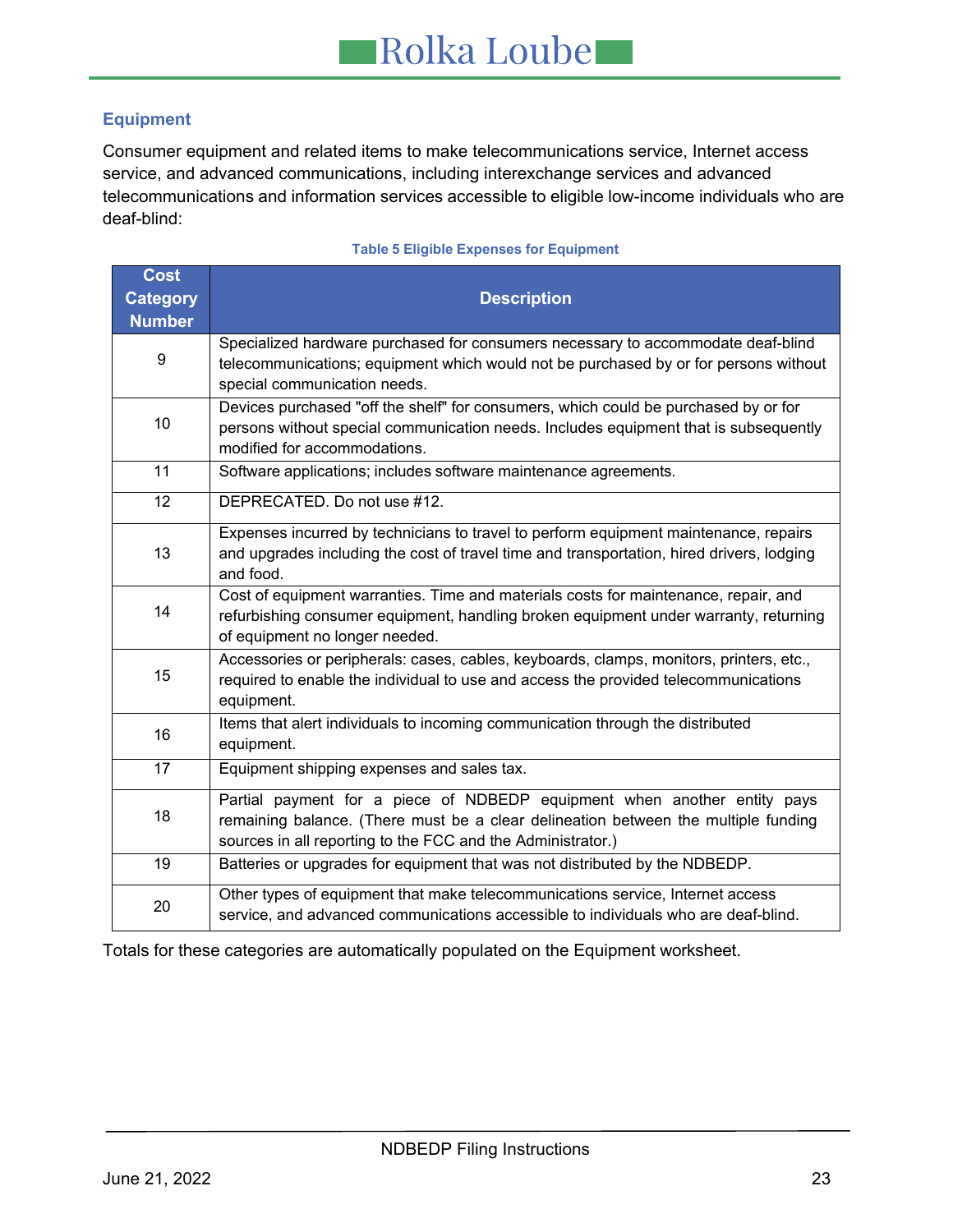## **Installation and Training**

Installation of equipment and individualized consumer training.

#### **Table 6 Eligible Expenses for Installation and Training**

<span id="page-23-0"></span>

| <b>Cost</b><br><b>Category</b><br><b>Number</b> | <b>Description</b>                                                                                                                                                                                                                                                                                                                                                                                             |
|-------------------------------------------------|----------------------------------------------------------------------------------------------------------------------------------------------------------------------------------------------------------------------------------------------------------------------------------------------------------------------------------------------------------------------------------------------------------------|
| 21                                              | Cost of technician time spent installing equipment and/or software.                                                                                                                                                                                                                                                                                                                                            |
| 22                                              | Cost of technician time spent training consumers on equipment and/or software. See<br><b>Expenses Not Reimbursable by the NDBEDP</b> for training not qualified for<br>reimbursement.                                                                                                                                                                                                                          |
| 23                                              | Installer/Trainer expenses incurred travelling to consumer location to perform installs<br>and training including transportation costs, cost of hired drivers, lodging and food, but<br>excluding travel time.                                                                                                                                                                                                 |
| 24                                              | Instructional materials in an accessible format that are necessary for the use of the<br>distributed equipment<br>Note: The NDBEDP will not reimburse the cost of making user manuals or guides used<br>with mainstream or specialized equipment accessible because manufacturers and<br>service providers must ensure that the information and documentation that they provide<br>to customers is accessible. |
| 25                                              | Auxiliary aids: All costs incurred by interpreters and support personnel including service<br>time, travel time and travel costs.                                                                                                                                                                                                                                                                              |
| 26                                              | Other expenses related to installation and training.                                                                                                                                                                                                                                                                                                                                                           |
| 27                                              | Cost of installer/trainer time travelling to consumer premises.                                                                                                                                                                                                                                                                                                                                                |
| 28                                              | Intra-state travel expenses incurred by consumers travelling to a Certified Program site<br>within their home state for installation or training.                                                                                                                                                                                                                                                              |
| 29                                              | Inter-state travel expenses incurred by consumers travelling to a Certified Program site<br>beyond their home state for installation or training. This requires pre-approval by the<br>NDBEDP Administrator before the costs are incurred.                                                                                                                                                                     |
| 30                                              | Train-the-trainer: Costs to provide education for trainers. A maximum of 2.5% of the total<br>state allocation at the time of claim reimbursement is permissible.                                                                                                                                                                                                                                              |

<span id="page-23-1"></span>Totals for these categories are automatically populated on the Installation and Training worksheet.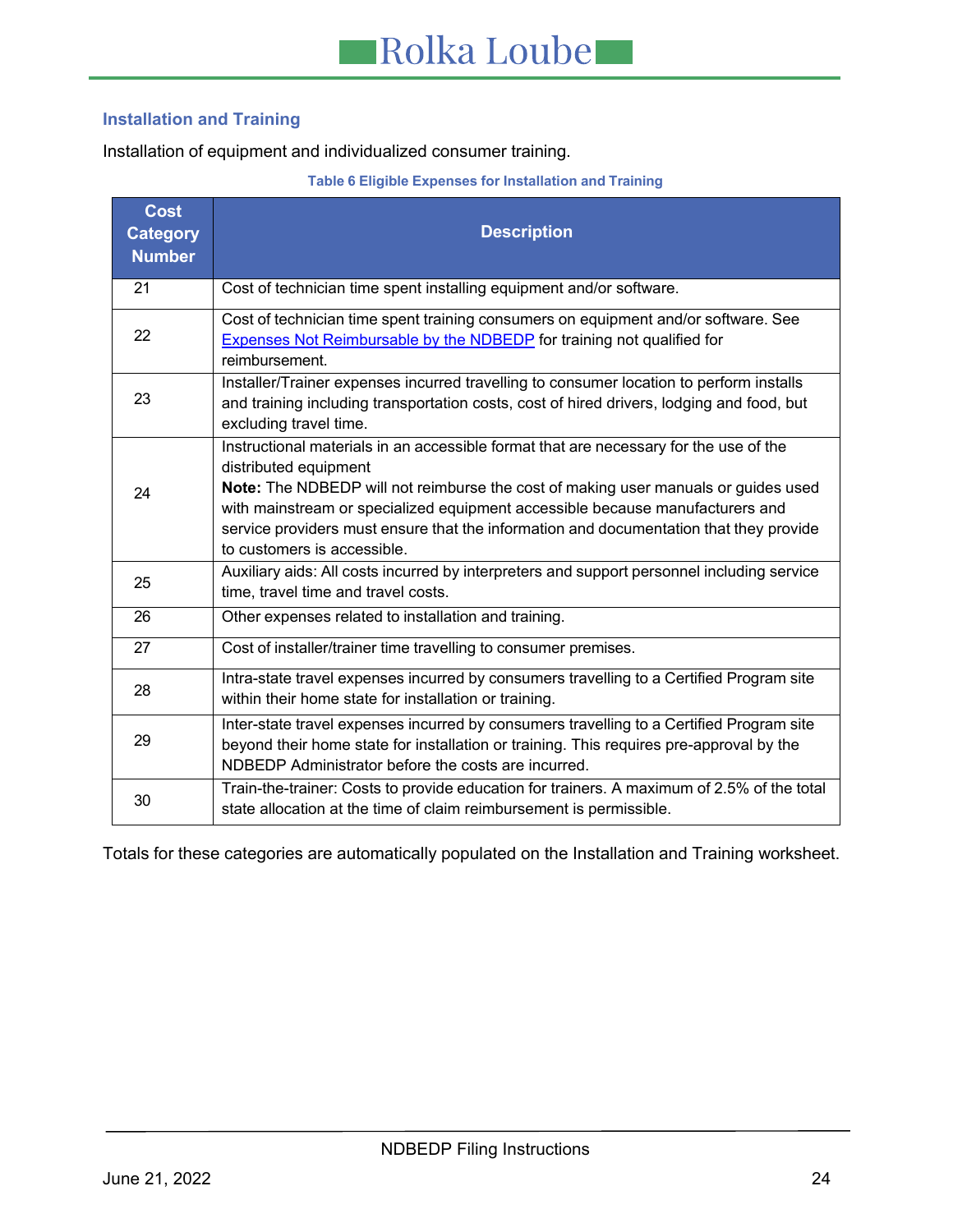# **Outreach**

State and local outreach and education – soft cap of 10% of the total or adjusted annual allocation at time of claim reimbursement permissible, unless approved in advance by the NDBEDP Administrator.

<span id="page-24-0"></span>

| Cost<br>Category<br><b>Number</b> | <b>Description</b>                                                                                                                                                             |
|-----------------------------------|--------------------------------------------------------------------------------------------------------------------------------------------------------------------------------|
| 31                                | Participating in outreach and education events. This includes workshops, conferences,<br>exhibit booths, and registration fees. Also includes responding to program inquiries. |
| 32                                | Development and production of program information such as flyers, application forms,<br>PSAs, advertisements, and press releases.                                              |
| 33                                | Development and maintenance of an accessible program website.                                                                                                                  |
| 34                                | In-state travel expenses for outreach personnel including travel time, transportation,<br>hired drivers, lodging, and food related to attending outreach events.               |
| 35                                | Auxiliary aids: All costs incurred by interpreters and support personnel including service<br>time, travel time and travel costs.                                              |
| 36                                | Other expenses related to outreach and education.                                                                                                                              |

**Table 7 Eligible Expenses for Outreach**

Totals for these categories are automatically populated on the Outreach worksheet.

## <span id="page-24-3"></span>**Demo Equipment**

Cost of equipment purchased to loan to consumers when their assigned equipment is being repaired, to assess consumers' needs, to train users, or to use for outreach demonstrations. This includes maintenance of this equipment. These equipment costs may be assigned to cost category 37 as detailed below.

#### **Table 8 Eligible Expenses for Demo Equipment**

<span id="page-24-1"></span>

| <b>Cost</b><br><b>Category</b><br><b>Number</b> | <b>Description</b>                                                                                                                                                                                                                |
|-------------------------------------------------|-----------------------------------------------------------------------------------------------------------------------------------------------------------------------------------------------------------------------------------|
| 37                                              | Costs for the maintenance of inventory equipment, used to loan to consumers when their<br>assigned equipment is being repaired, to assess consumers' needs, to train users, train<br>the trainer, or for outreach demonstrations. |

<span id="page-24-2"></span>Totals for this category are automatically populated on Line 37 of the Request Summary worksheet.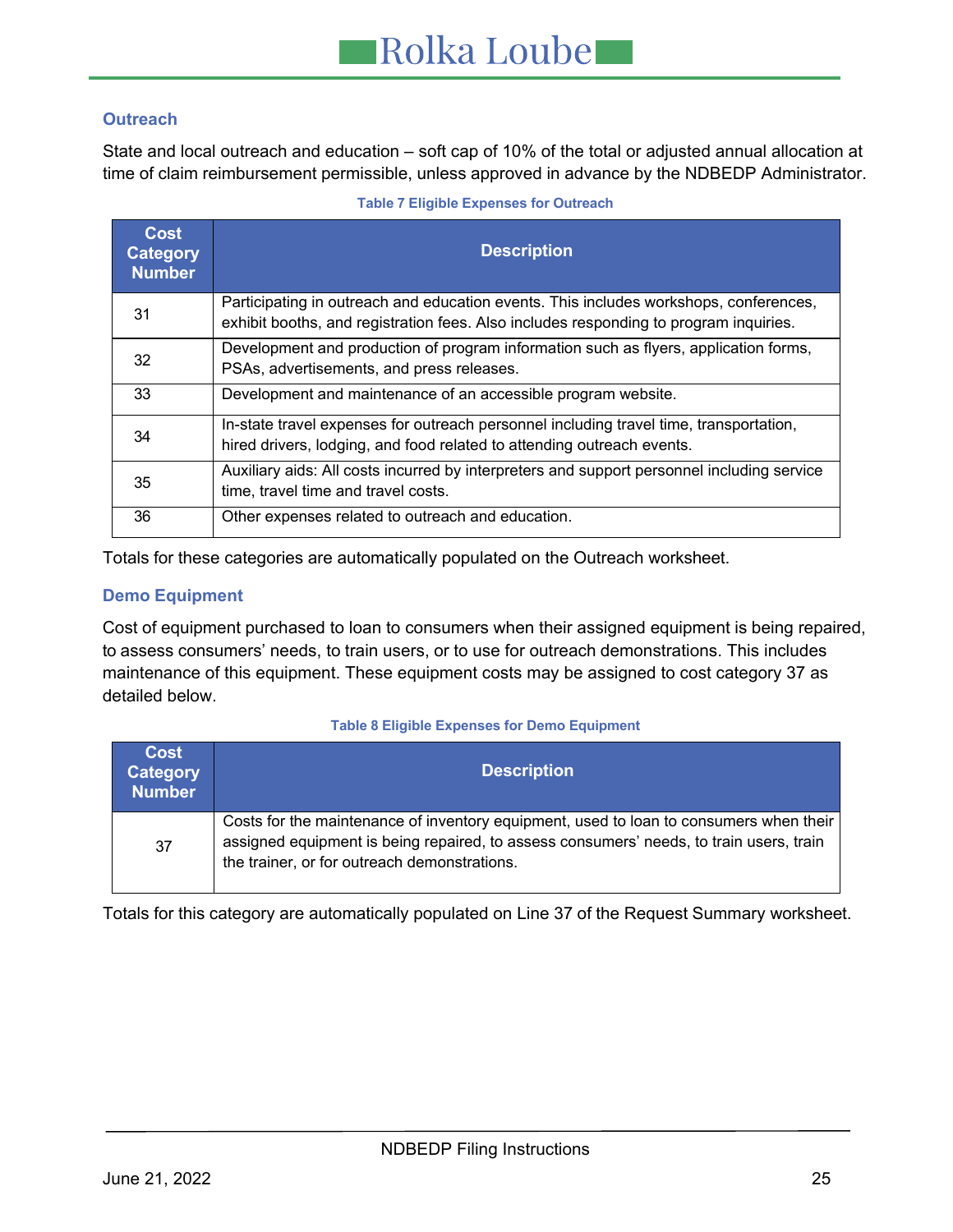# **Administrative Costs**

Staff time spent on program oversight, interpreters for staff meetings, cost of office supplies, and the percentage of the facility expenses attributed specifically to the NDBEDP.

- Accounting
- Regular audits
- Reporting requirements
- Program oversight
- Attending monthly national calls
- Payments for use of a database
- Scheduling of consumer appointments, outreach events and any other scheduling of activities.
- Development of program documents for internal use, such as forms for verification of disability and low income
- Interpreters for staff in conjunction with administrative duties
- Cost associated with maintaining physical facilities for administration, maintaining an inventory of demonstration equipment to conduct assessments, demonstrate equipment, or provide training
- Office supplies specific for use in program operations
- Other expenses related to program administration

The 15% is calculated on the initial annual allocation for the current Program Year, or the adjusted allocation if there has been a reallocation of funds.

These administrative costs may be assigned to cost category 38, as detailed below.

#### **Table 9 Eligible Expenses for Administrative Costs**

<span id="page-25-1"></span>

| <b>Cost</b><br><b>Category</b><br><b>Number</b> | <b>Description</b>                           |
|-------------------------------------------------|----------------------------------------------|
| 38                                              | Administrative costs related to this program |

<span id="page-25-0"></span>Totals for this category are automatically populated on Line 38 of the Request Summary worksheet.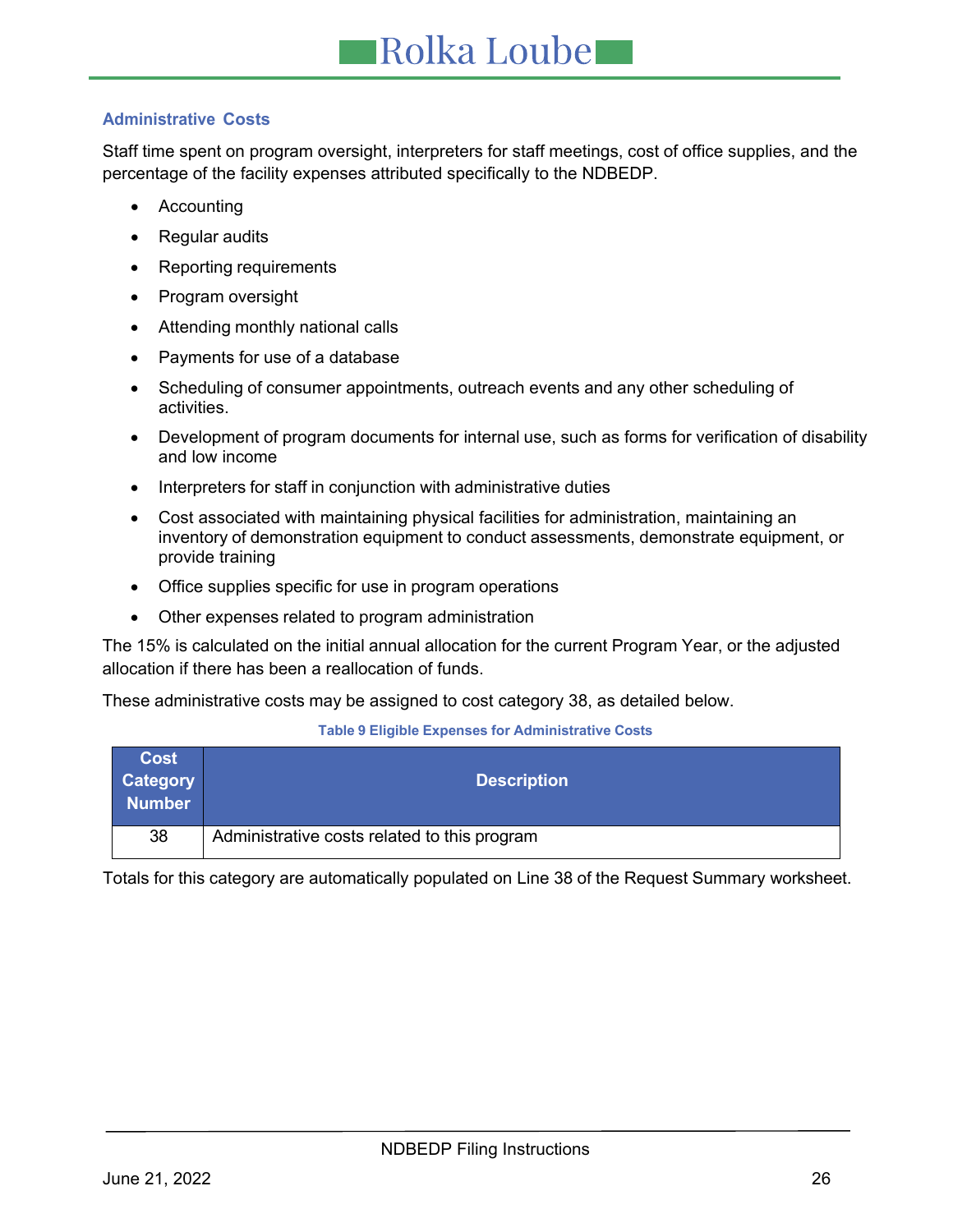# **Expenses Not Reimbursable by the NDBEDP**

- Costs that exceed the certified program's annual funding allocation.
- Train-the-trainer expenses that exceed more than 2.5% of the certified program's annual or adjusted allocation at the time of claim reimbursement.
- Separately invoiced training of family members, personal attendants, or others who might provide support on how to use and maintain the distributed equipment. Others may be trained on how to use and maintain the equipment if such training occurs at the same time as the training for the equipment recipient and there is no additional cost incurred for training additional people.
- Telecommunications, broadband, or other advanced communications services.
- Equipment or devices that facilitate other life functions (e.g., hearing aids, wheelchairs).
- Teaching Braille.
- Teaching English or other language skills, such as reading or writing.
- Teaching keyboarding skills or basic computer skills.
- Training to use equipment that was not distributed by an NDBEDP certified program.
- Converting equipment user manuals or guides into accessible formats.
- Assistive lighting unrelated to signaling devices to alert user to an incoming call.
- Administrative expenses that exceed 15% of the certified program's annual or adjusted allocation at the time of claim reimbursement.
- Outreach expenses that exceed 10% of the certified program's annual allocation at the time of claim reimbursement unless prior approval is granted.
- Interstate consumer travel expenses without prior approval of the NDBEDP Administrator.
- <span id="page-26-0"></span>• Other expenses determined not to be reimbursable by the FCC and/or the TRS Fund Administrator.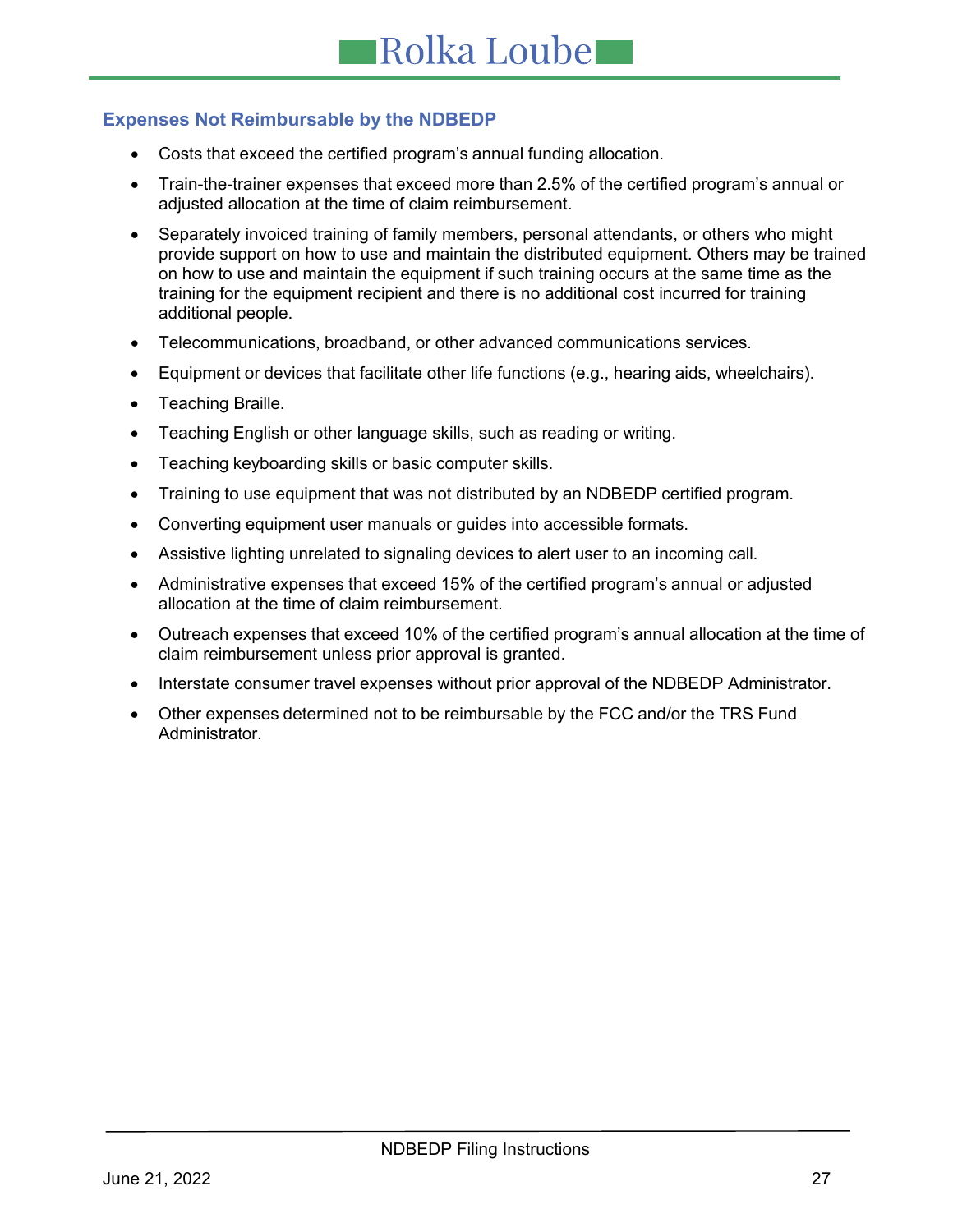# **Fields in State Reimbursement Request Form**

#### **Table 10 Fields in State Reimbursement Request Form**

<span id="page-27-0"></span>

|           | <b>Worksheet Field Name</b>   | <b>Type</b> | <b>Max</b><br>Length | <b>Format</b>                  | <b>Nullable</b> | <b>Example</b> | <b>Relates to</b>                                                                   | <b>Required</b><br>(Y/N) |
|-----------|-------------------------------|-------------|----------------------|--------------------------------|-----------------|----------------|-------------------------------------------------------------------------------------|--------------------------|
|           |                               |             |                      |                                |                 |                | Dist and<br>Demo<br>Equipment,<br>Consumer ID<br>Request<br>Details.<br>Consumer ID |                          |
| Consumers | Consumer ID                   | Text        | 15                   |                                | $\mathsf{N}$    | 29982          |                                                                                     | Υ                        |
| Consumers | <b>Consumer First</b><br>Name | Text        | 255                  |                                | $\mathsf{N}$    | Samira         |                                                                                     | Υ                        |
| Consumers | Consumer<br>Middle Initial    | Text        | 1                    |                                | Y               | J              |                                                                                     | N                        |
| Consumers | Consumer Last<br>Name         | Text        | 255                  |                                | $\mathsf{N}$    | Jackson        |                                                                                     | Υ                        |
| Consumers | Date of Birth                 | Date        | 11                   | mm/dd/yyyy                     | $\mathsf{N}$    | 10/12/1980     |                                                                                     | Y                        |
| Consumers | Consumer<br>Address 1         | Text        | 255                  |                                | $\mathsf{N}$    | 257 Sesame St. |                                                                                     | Υ                        |
| Consumers | Consumer<br>Address 2         | Text        | 255                  |                                | Υ               | Apt 255        |                                                                                     | N                        |
| Consumers | Consumer City                 | Text        | 255                  |                                | ${\sf N}$       | Erie           |                                                                                     | Y                        |
| Consumers | Consumer State                | Text        | $\overline{2}$       | 2 letter state<br>abbreviation | ${\sf N}$       | PA             |                                                                                     | Υ                        |
| Consumers | Consumer Zip<br>Code          | Text        | 5                    |                                | ${\sf N}$       | 17102          |                                                                                     | Υ                        |
| Consumers | Consumer Email                |             |                      | Valid email<br>address with @  |                 | Conrad.Summer@ |                                                                                     |                          |
|           | Address                       | Text        | 255                  | and period (.)                 | Y               | hotmail.com    |                                                                                     | ${\sf N}$                |
| Consumers | Consumer<br>Telephone         |             |                      |                                |                 |                |                                                                                     |                          |
|           | Number                        | Text        | 12                   | ######-####                    | ${\sf N}$       | 717-555-5555   |                                                                                     | N                        |
| Consumers | <b>Attestor First</b><br>Name | Text        | 255                  |                                | ${\sf N}$       | Marshall       |                                                                                     | Y                        |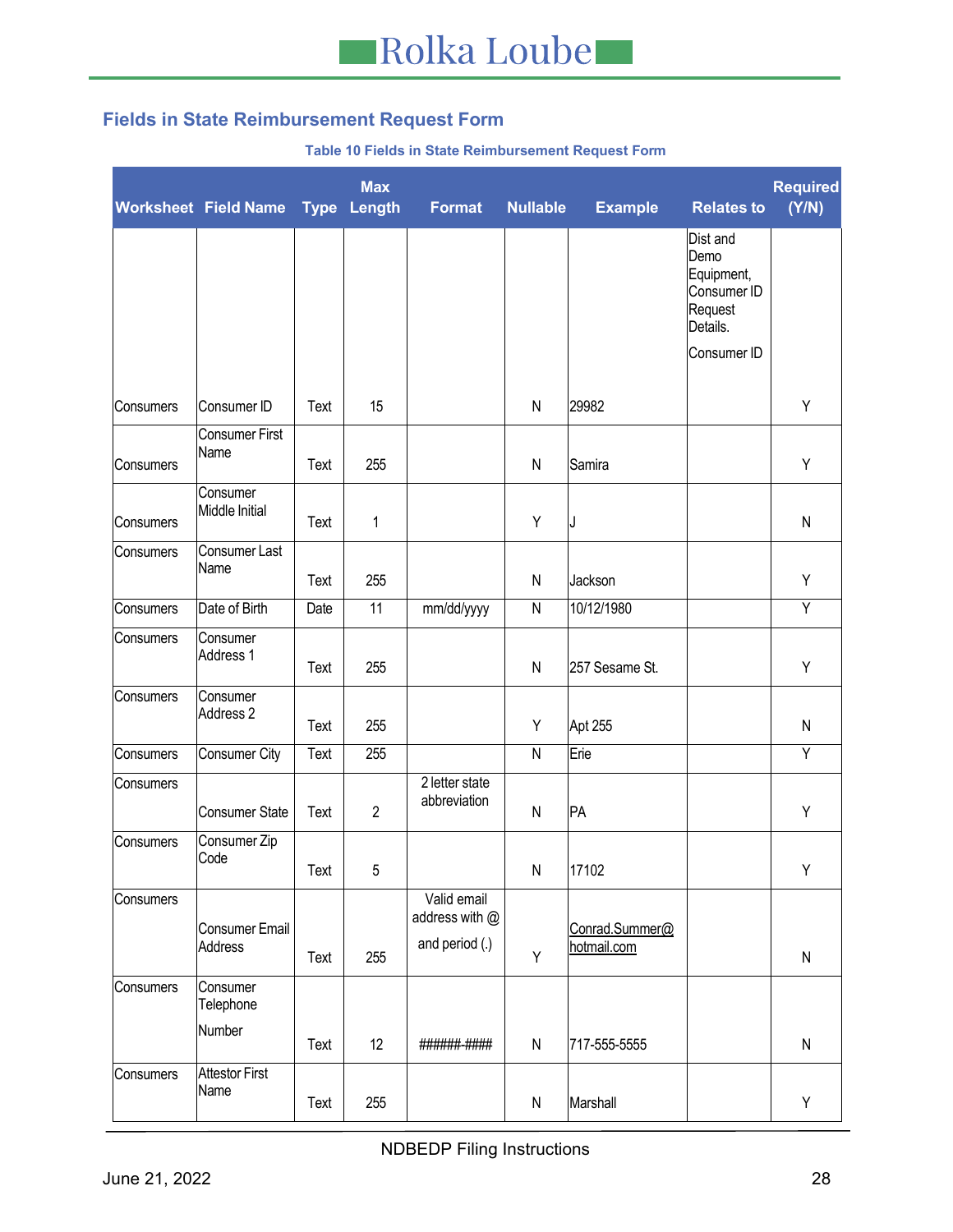|                               | <b>Worksheet Field Name</b>      | <b>Type</b> | Max<br>Length  | <b>Format</b>                    | <b>Nullable</b> | <b>Example</b>                     | <b>Relates to</b>   | <b>Required</b><br>(Y/N) |
|-------------------------------|----------------------------------|-------------|----------------|----------------------------------|-----------------|------------------------------------|---------------------|--------------------------|
| Consumers                     | <b>Attestor Middle</b>           |             |                |                                  |                 |                                    |                     |                          |
|                               | Initial                          | Text        | 1              |                                  | Υ               | Q                                  |                     | ${\sf N}$                |
| Consumers                     | <b>Attestor Last</b>             |             |                |                                  |                 |                                    |                     |                          |
|                               | Name                             | Text        | 255            |                                  | $\mathsf{N}$    | Nguyen                             |                     | Υ                        |
| Consumers                     | Attestor<br><b>Business Name</b> | Text        | 255            |                                  | Υ               | <b>Highmark Medical</b><br>Center  |                     | N                        |
| Consumers                     | <b>Attestor Address</b>          | Text        | 255            |                                  | $\mathsf{N}$    | 324 General Rd                     |                     | Υ                        |
| Consumers                     | <b>Attestor Address</b><br>2     | Text        | 255            |                                  | Υ               | General Hospital                   |                     | N                        |
| Consumers                     | <b>Attestor City</b>             | Text        | 255            |                                  | $\mathsf{N}$    | Atlanta                            |                     | Y                        |
| Consumers                     | <b>Attestor State</b>            | Text        | $\overline{2}$ | 2 letter state<br>abbreviation   | $\mathsf{N}$    | GA                                 |                     | Υ                        |
| Consumers                     | Attestor Zip<br>Code             | Text        | 5              |                                  | $\mathsf{N}$    | 30301                              |                     | Υ                        |
| Consumers                     |                                  |             |                | Valid email                      |                 |                                    |                     |                          |
|                               | <b>Attestor Email</b><br>Address | Text        | 255            | address with @<br>and period (.) | Y               | Dr.QNguyen@<br>GeneralHospital.edu |                     | N                        |
| Consumers                     | Attestor                         |             |                |                                  |                 |                                    |                     |                          |
|                               | Telephone<br>Number              | Text        | 12             | ###-###-####                     | $\mathsf{N}$    | 840-555-5555                       |                     | $\mathsf{N}$             |
| Dist and<br>Demo              |                                  |             |                |                                  |                 |                                    | Request<br>Details. |                          |
| Equipment                     | Equipment ID                     | Text        | 15             |                                  | ${\sf N}$       | 1                                  | Equipment ID        | Υ                        |
| Dist and<br>Demo              | Assessment                       |             |                |                                  |                 |                                    |                     |                          |
| Equipment                     | Date                             | Date        | 11             | mm/dd/yyyy                       | Υ               | 5/4/2021                           |                     | ${\sf N}$                |
| Dist and<br>Demo<br>Equipment |                                  |             |                |                                  |                 |                                    |                     |                          |
|                               | Date Installed                   | Date        | 11             | mm/dd/yyyy                       | ${\sf N}$       | 5/4/2021                           |                     | Υ                        |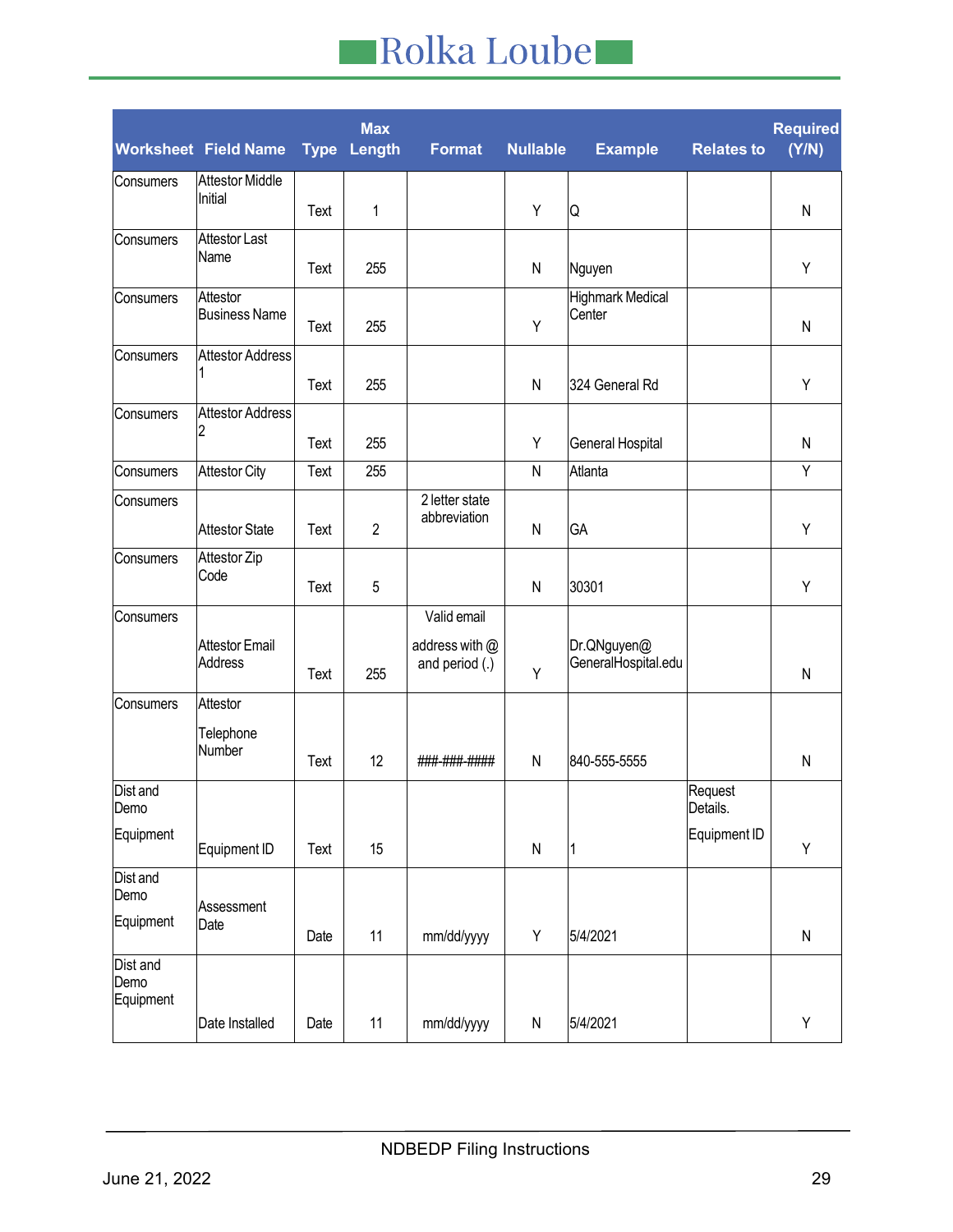|                               | <b>Worksheet Field Name</b>                                           | <b>Type</b> | <b>Max</b><br>Length | <b>Format</b> | <b>Nullable</b> | <b>Example</b>                     | <b>Relates to</b>              | <b>Required</b><br>(Y/N) |
|-------------------------------|-----------------------------------------------------------------------|-------------|----------------------|---------------|-----------------|------------------------------------|--------------------------------|--------------------------|
| Dist and<br>Demo<br>Equipment | Name of Item                                                          | Text        | 255                  |               | ${\sf N}$       | AlertMaster Visual<br>Alert System |                                | Υ                        |
| Dist and<br>Demo<br>Equipment |                                                                       |             |                      |               |                 |                                    |                                |                          |
| Dist and<br>Demo              | <b>Brand</b>                                                          | Text        | 255                  |               | Υ               | Clarity                            |                                | ${\sf N}$                |
| Equipment                     | Serial Number                                                         | Text        | 50                   |               | Υ               | GY0283883                          |                                | ${\sf N}$                |
| Dist and                      |                                                                       |             |                      |               |                 |                                    |                                |                          |
| Demo<br>Equipment             | Function                                                              | Text        | 255                  |               | ${\sf N}$       | Signalers                          |                                | ${\sf N}$                |
| Dist and                      |                                                                       |             |                      |               |                 |                                    |                                |                          |
| Demo<br>Equipment             | Device                                                                | Yes/No      | $\mathfrak{Z}$       | Yes or No     | ${\sf N}$       | Yes                                |                                | Υ                        |
| Dist and<br>Demo              |                                                                       |             |                      |               |                 |                                    |                                |                          |
| Equipment                     | Cost                                                                  | Dollar      | 12                   | \$#,###.##    | ${\sf N}$       | \$120.00                           |                                | ${\sf N}$                |
| Dist and<br>Demo<br>Equipment | Number of days<br>between<br>assessment of<br>need and<br>delivery of |             |                      |               |                 |                                    |                                |                          |
|                               | equipment                                                             | Number      | 3                    |               | ${\sf N}$       | 27                                 |                                | Υ                        |
|                               |                                                                       |             |                      |               |                 |                                    | Dist and<br>DemoEquipm<br>ent. |                          |
|                               |                                                                       |             |                      |               |                 |                                    | Consumer ID,<br>Consumers,     |                          |
| Request<br>Details            | Consumer ID                                                           | Text        | 15                   |               | ${\sf N}$       |                                    | Consumer ID                    | ${\sf N}$                |
|                               |                                                                       |             |                      |               |                 |                                    | Dist and<br>DemoEquipm<br>ent. |                          |
| Request<br>Details            | Equipment ID                                                          | Text        | 15                   |               | Υ               |                                    | Equipment ID                   | ${\sf N}$                |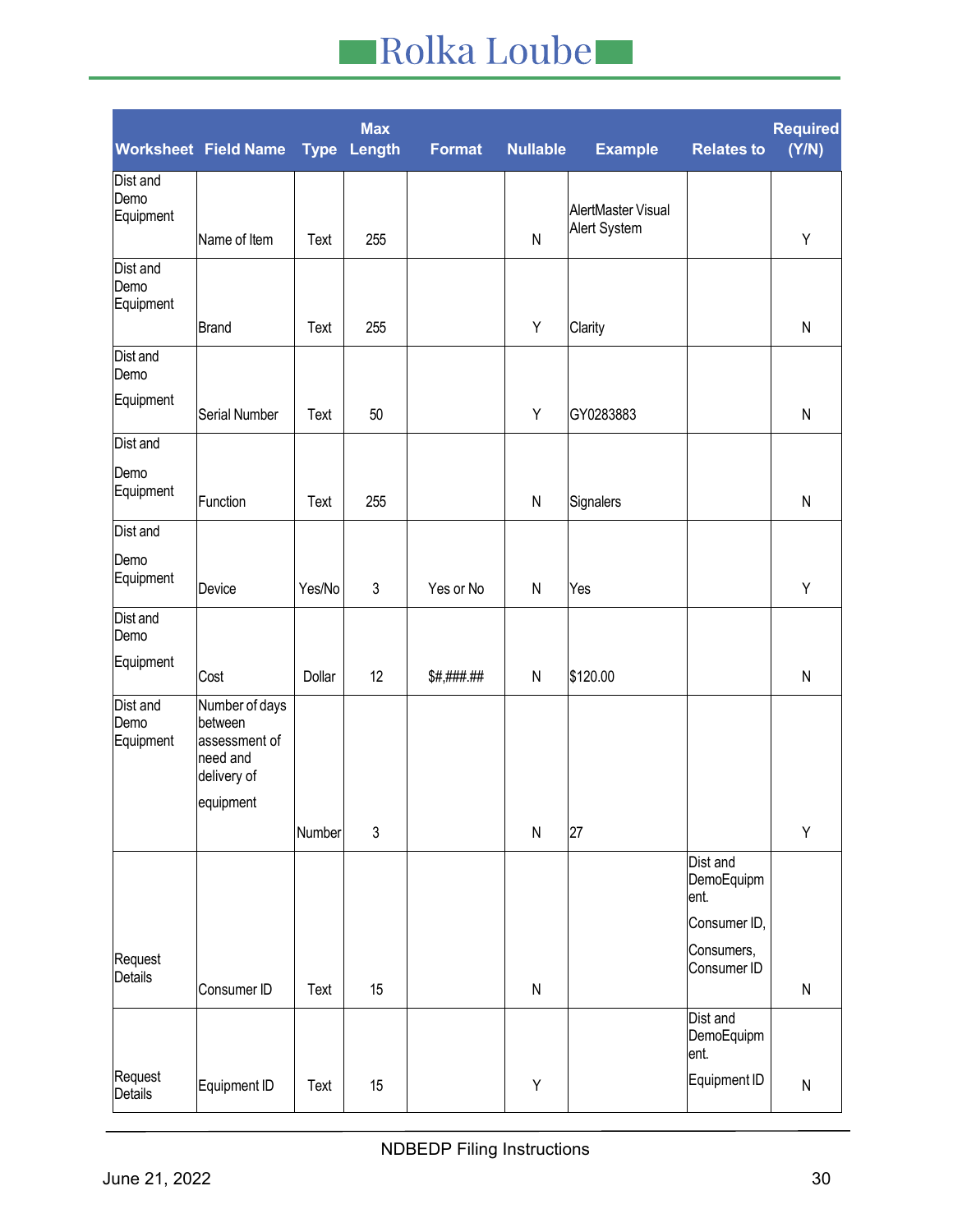|                           | <b>Worksheet Field Name</b>                           | <b>Type</b>   | <b>Max</b><br>Length | <b>Format</b>      | <b>Nullable</b> | <b>Example</b>                                              | <b>Relates to</b> | <b>Required</b><br>(Y/N) |
|---------------------------|-------------------------------------------------------|---------------|----------------------|--------------------|-----------------|-------------------------------------------------------------|-------------------|--------------------------|
| Request<br>Details        | Category<br>Number                                    | <b>Number</b> | $\overline{2}$       |                    | $\mathsf{N}$    | 15                                                          |                   | Y                        |
| Request<br><b>Details</b> | Support<br>Document Page<br>Number                    | Number        | 5                    |                    | Y               | 2                                                           |                   | Y                        |
| Request<br>Details        | Date Performed<br>or Equipment<br><b>Invoice Date</b> | Date          | 11                   | mm/dd/yyyy         | Y               | 8/8/2020                                                    |                   | Y                        |
| Request<br><b>Details</b> | <b>Activity Type</b>                                  | Text          | 255                  | Dropdown<br>values | Y               | Assessment                                                  |                   | Y                        |
| Request<br>Details        | Time (hours)                                          | Number        | 12                   | 0.00               | Y               | 1.25                                                        |                   | N                        |
| Request<br><b>Details</b> | Amount                                                | Dollar        | 12                   | \$#,###.##         | N               | \$255.26                                                    |                   | Y                        |
| Request<br><b>Details</b> | Description                                           | Text          | 255                  |                    | у               | Assessment -<br>Comm Support -<br><b>Hourly Travel Fees</b> |                   | N                        |